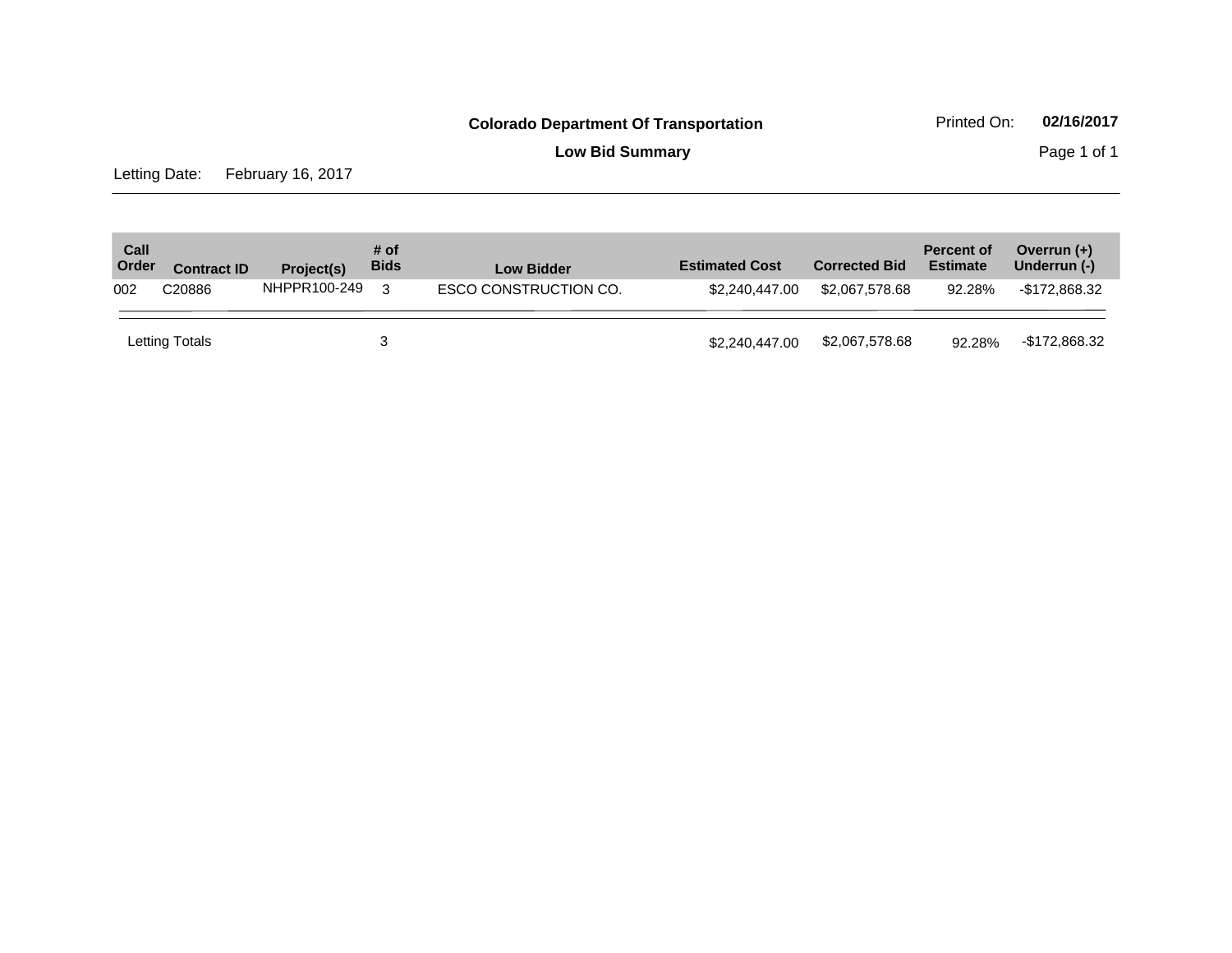|                              |                   | <b>Colorado Department Of Transportation</b> | Printed On:                                       | 02/16/2017               |             |
|------------------------------|-------------------|----------------------------------------------|---------------------------------------------------|--------------------------|-------------|
|                              |                   |                                              | <b>Vendor Ranking</b>                             |                          | Page 1 of 1 |
| Letting No:                  | 20170216          | Contract ID:                                 | C20886                                            | Project(s): NHPPR100-249 |             |
| Letting Date:                | February 16, 2017 | Region:                                      |                                                   |                          |             |
| Letting Time:                | 10:00 AM          |                                              | Contract Time: 11/01/17 COMPLETION<br><b>DATE</b> | Counties: CLEAR CREEK    |             |
| <b>Contract Description:</b> |                   |                                              |                                                   |                          |             |

| Rank | <b>Vendor ID</b> | <b>Vendor Name</b>                                         | <b>Total Bid</b> | <b>Percent Of</b><br><b>Low Bid</b> | <b>Percent Of</b><br><b>Estimate</b> |
|------|------------------|------------------------------------------------------------|------------------|-------------------------------------|--------------------------------------|
|      | 617A             | ESCO CONSTRUCTION CO.                                      | \$2,067,578.68   | 100.00%                             | 92.28%                               |
| 2    | 232A             | AMERICAN CIVIL CONSTRUCTORS, LLC. dba ACC Mountain<br>West | \$2,163,141.00   | 104.62%                             | 96.55%                               |
| 0    | -EST-            | <b>Engineer's Estimate</b>                                 | \$2,240,447.00   | 108.36%                             | 100.00%                              |
| 3    | 870A             | SEMA CONSTRUCTION, INC.                                    | \$2,255,598.50   | 109.09%                             | 100.68%                              |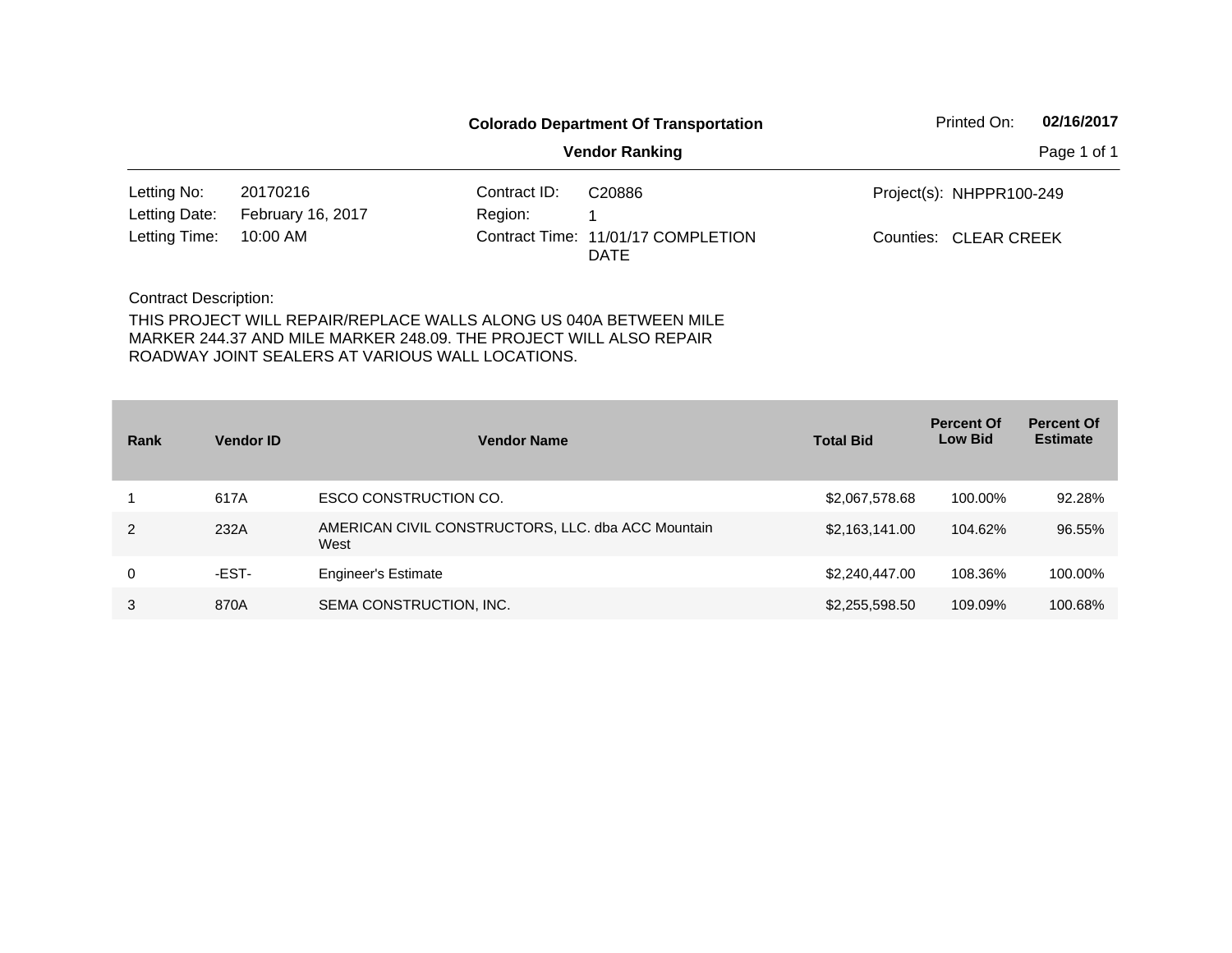|                                                                                            |             |                    |                                                    |  |                         |             | <b>Tabulation of Bids</b>  |             |                       | Page 1 of 10                                |                     |                                                               |           |  |
|--------------------------------------------------------------------------------------------|-------------|--------------------|----------------------------------------------------|--|-------------------------|-------------|----------------------------|-------------|-----------------------|---------------------------------------------|---------------------|---------------------------------------------------------------|-----------|--|
| Letting No:<br>20170216<br>Letting Date:<br>February 16, 2017<br>Letting Time:<br>10:00 AM |             |                    |                                                    |  | Contract ID:<br>Region: | 1           | C20886                     |             |                       | Counties: CLEAR CREEK                       |                     |                                                               |           |  |
|                                                                                            |             |                    |                                                    |  |                         |             | <b>Engineer's Estimate</b> | $(0)$ -EST- |                       | (1) 617A<br><b>ESCO CONSTRUCTION</b><br>CO. |                     | (2) 232A<br><b>AMERICAN CIVIL</b><br><b>CONSTRUCTORS, LLC</b> |           |  |
| <b>Item Code</b>                                                                           |             | <b>Description</b> |                                                    |  |                         | Quantity    | <b>Unit Price</b>          |             | <b>Amount</b>         | <b>Unit Price</b>                           | <b>Amount</b>       | <b>Unit Price</b>                                             | Amount    |  |
| <b>SECTION:</b>                                                                            | 0001        |                    | <b>BID ITEMS</b>                                   |  |                         |             |                            |             |                       |                                             | LCC:                |                                                               |           |  |
| 201-00001 Clearing and Grubbing                                                            |             |                    |                                                    |  |                         | 0.500 ACRE  | 5,000.00000                |             | 2,500.00              | 37,970.00000 18,985.00                      |                     | 40,000.00000 20,000.00                                        |           |  |
| 202-04010 Clean Inlet                                                                      |             |                    |                                                    |  |                         | 33.000 EACH |                            |             | 1,000.00000 33,000.00 |                                             | 892.00000 29,436.00 | 1,400.00000                                                   | 46,200.00 |  |
| 203-01597 Potholing                                                                        |             |                    |                                                    |  |                         | 20.000 HOUR | 250.00000                  |             | 5,000.00              | 301.00000                                   | 6,020.00            | 160.00000                                                     | 3,200.00  |  |
| 206-00065 Structure Backfill (Flow-Fill)                                                   |             |                    |                                                    |  | 338.000                 | <b>CY</b>   |                            |             | 210.00000 70,980.00   |                                             | 160.00000 54,080.00 | 507.00000 171,366.00                                          |           |  |
| 206-00510 Filter Material (Class A)                                                        |             |                    |                                                    |  | 137.000                 | <b>CY</b>   |                            |             | 75.00000 10,275.00    |                                             | 132.00000 18,084.00 | 160.00000 21,920.00                                           |           |  |
|                                                                                            |             |                    | 208-00002 Erosion Log Type 1 (12 Inch)             |  | 6,900.000               | LF          |                            |             | 5.00000 34,500.00     |                                             | 3.77000 26,013.00   | 6.00000                                                       | 41,400.00 |  |
| 208-00020 Silt Fence                                                                       |             |                    |                                                    |  | 6,900.000               | LFI         |                            |             | 2.00000 13,800.00     |                                             | 3.07000 21,183.00   | 4.00000                                                       | 27,600.00 |  |
| 208-00035 Aggregate Bag                                                                    |             |                    |                                                    |  | 120,000                 | LF          | 10.00000                   |             | 1,200.00              | 6.15000                                     | 738.00              | 17.00000                                                      | 2,040.00  |  |
| 208-00045 Concrete Washout Structure                                                       |             |                    |                                                    |  |                         | 3,000 EACH  | 2,000.00000                |             | 6,000.00              | 1,480.00000                                 | 4,440.00            | 590.00000                                                     | 1,770.00  |  |
|                                                                                            |             |                    | 208-00054 Storm Drain Inlet Protection (Type II)   |  |                         | 33.000 EACH | 250.00000                  |             | 8,250.00              | 216.00000                                   | 7,128.00            | 175.00000                                                     | 5,775.00  |  |
| 208-00070 Vehicle Tracking Pad                                                             |             |                    |                                                    |  |                         | 1.000 EACH  | 3,000.00000                |             | 3,000.00              | 2,340.00000                                 | 2,340.00            | 2,300.00000                                                   | 2,300.00  |  |
|                                                                                            |             |                    | 208-00103 Removal and Disposal of Sediment (Labor) |  |                         | 40,000 HOUR | 65.00000                   |             | 2,600.00              | 99.80000                                    | 3,992.00            | 60.00000                                                      | 2,400.00  |  |
|                                                                                            | (Equipment) |                    | 208-00105 Removal and Disposal of Sediment         |  |                         | 40.000 HOUR | 120.00000                  |             | 4,800.00              | 167.00000                                   | 6,680.00            | 88.00000                                                      | 3,520.00  |  |
|                                                                                            |             |                    | 208-00106 Sweeping (Sediment Removal)              |  |                         | 40.000 HOUR | 200.00000                  |             | 8,000.00              | 148.00000                                   | 5.920.00            | 145.00000                                                     | 5,800.00  |  |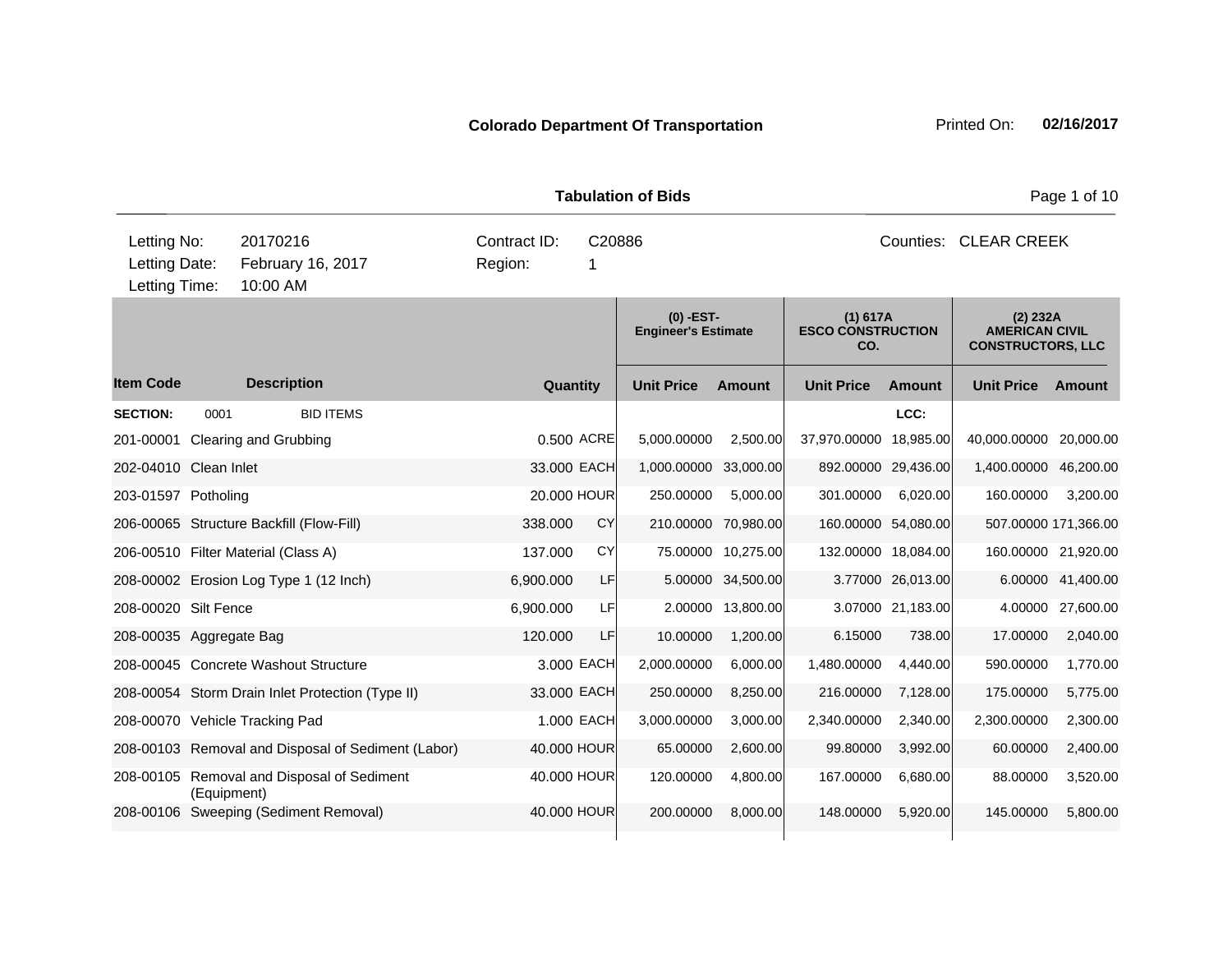| <b>Tabulation of Bids</b>                                                                  |            |                                            |  |                         |             |                                           |          |                                             | Page 2 of 10        |                                                                        |           |  |
|--------------------------------------------------------------------------------------------|------------|--------------------------------------------|--|-------------------------|-------------|-------------------------------------------|----------|---------------------------------------------|---------------------|------------------------------------------------------------------------|-----------|--|
| Letting No:<br>20170216<br>Letting Date:<br>February 16, 2017<br>Letting Time:<br>10:00 AM |            |                                            |  | Contract ID:<br>Region: | C20886<br>1 |                                           |          | Counties: CLEAR CREEK                       |                     |                                                                        |           |  |
|                                                                                            |            |                                            |  |                         |             | $(0)$ -EST-<br><b>Engineer's Estimate</b> |          | (1) 617A<br><b>ESCO CONSTRUCTION</b><br>CO. |                     | (2) 232A<br><b>AMERICAN CIVIL</b><br><b>CONSTRUCTORS, LLC</b><br>dba A |           |  |
| <b>Item Code</b>                                                                           |            | <b>Description</b>                         |  | Quantity                |             | <b>Unit Price</b>                         | Amount   | <b>Unit Price</b>                           | <b>Amount</b>       | <b>Unit Price</b>                                                      | Amount    |  |
| <b>SECTION:</b>                                                                            | 0001       | <b>BID ITEMS</b>                           |  |                         |             |                                           |          |                                             | LCC:                |                                                                        |           |  |
| 208-00107                                                                                  |            | <b>Removal of Trash</b>                    |  | 40.000 HOUR             |             | 100.00000                                 | 4,000.00 | 136.00000                                   | 5,440.00            | 60.00000                                                               | 2,400.00  |  |
|                                                                                            |            | 208-00207 Erosion Control Management       |  | 20.000                  | DAY         | 200.00000                                 | 4,000.00 | 452.00000                                   | 9,040.00            | 275.00000                                                              | 5,500.00  |  |
| 210-00815 Reset Sign Panel                                                                 |            |                                            |  | 10.000 EACH             |             | 300.00000                                 | 3,000.00 | 338.00000                                   | 3,380.00            | 240.00000                                                              | 2,400.00  |  |
|                                                                                            |            | 212-00007 Seeding (Native) (Hydraulic)     |  |                         | 0.500 ACRE  | 5,000.00000                               | 2,500.00 | 289.00000                                   | 144.50              | 5,900.00000                                                            | 2,950.00  |  |
| 212-00032 Soil Conditioning                                                                |            |                                            |  |                         | 0.500 ACRE  | 3,000.00000                               | 1,500.00 | 3,940.00000                                 | 1,970.00            | 8,800.00000                                                            | 4,400.00  |  |
|                                                                                            |            | 213-00150 Bonded Fiber Matrix              |  |                         | 0.500 ACRE  | 5,000.00000                               | 2,500.00 | 3,130.00000                                 | 1,565.00            | 7,700.00000                                                            | 3,850.00  |  |
|                                                                                            |            | 214-00000 Landscape Maintenance            |  | 1.000                   | L S         | 5,000.00000                               | 5,000.00 | 1,480.00000                                 | 1.480.00            | 15,000.00000                                                           | 15,000.00 |  |
|                                                                                            |            | 217-00020 Herbicide Treatment              |  | 40,000 HOUR             |             | 100.00000                                 | 4,000.00 | 67.60000                                    | 2,704.00            | 80.00000                                                               | 3,200.00  |  |
| 240-00000 Wildlife Biologist                                                               |            |                                            |  | 40.000 HOUR             |             | 100.00000                                 | 4,000.00 | 121.00000                                   | 4.840.00            | 100.00000                                                              | 4,000.00  |  |
| 240-00010 Removal of Nests                                                                 |            |                                            |  | 40.000 HOUR             |             | 115.00000                                 | 4,600.00 | 101.00000                                   | 4,040.00            | 80.00000                                                               | 3,200.00  |  |
| 250-00010                                                                                  | Management | <b>Environmental Health and Safety</b>     |  | 1.000                   | L SI        | 5,000.00000                               | 5,000.00 | 5,410.00000                                 | 5.410.00            | 4,100.00000                                                            | 4,100.00  |  |
| 403-34871                                                                                  | 28)        | Hot Mix Asphalt (Grading SX) (100) (PG 76- |  | 59.000                  | <b>TON</b>  | 150.00000                                 | 8,850.00 |                                             | 398.00000 23,482.00 | 300.00000                                                              | 17,700.00 |  |
| 420-00000                                                                                  |            | Geomembrane                                |  | 410.000                 | SY          | 12.00000                                  | 4,920.00 |                                             | 88.90000 36,449.00  | 109.00000 44,690.00                                                    |           |  |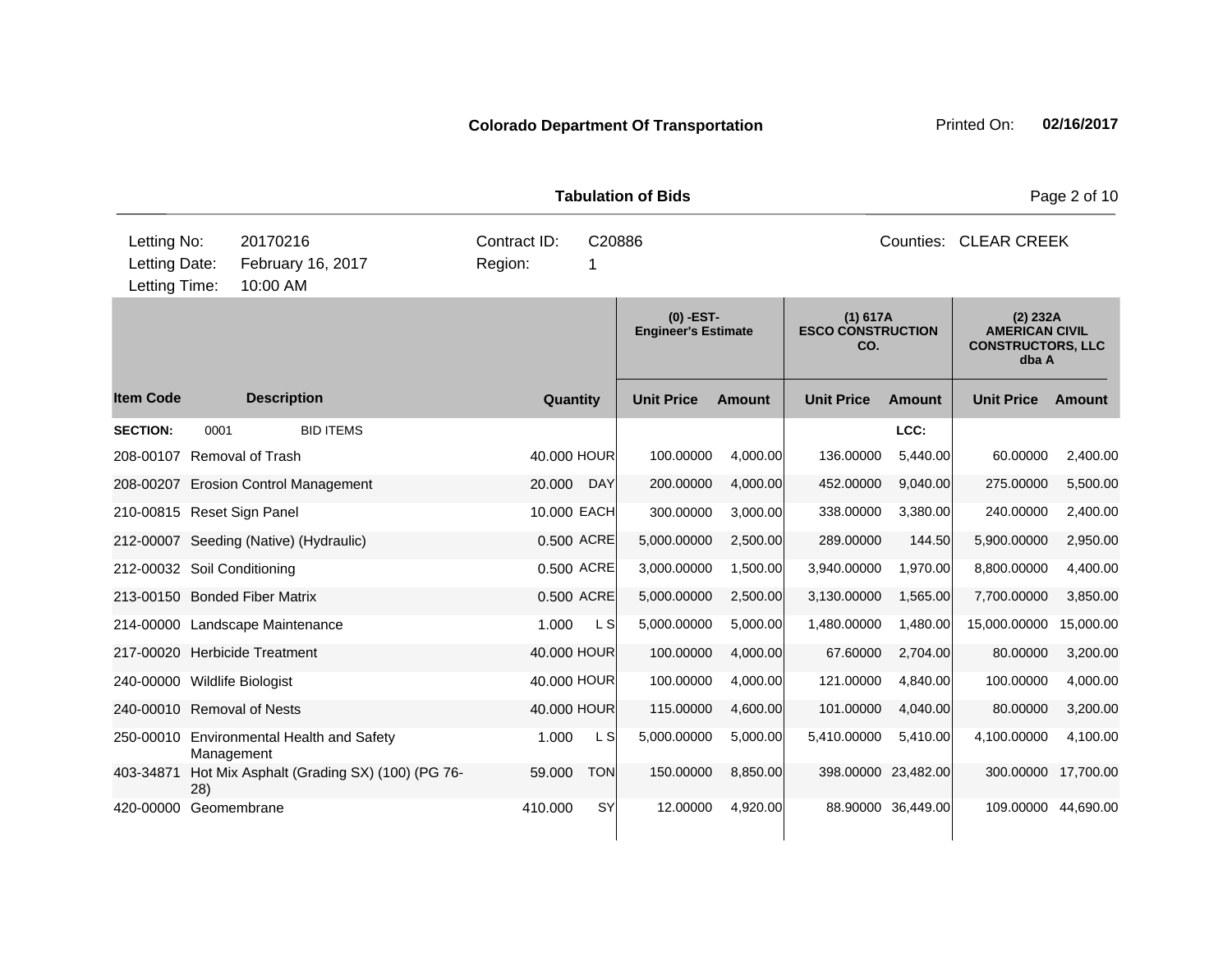|                                                                                            | <b>Tabulation of Bids</b> |                                             |                         |             |                                           |                     |                                             |                     |                                                                        | Page 3 of 10        |  |  |
|--------------------------------------------------------------------------------------------|---------------------------|---------------------------------------------|-------------------------|-------------|-------------------------------------------|---------------------|---------------------------------------------|---------------------|------------------------------------------------------------------------|---------------------|--|--|
| Letting No:<br>20170216<br>February 16, 2017<br>Letting Date:<br>Letting Time:<br>10:00 AM |                           |                                             | Contract ID:<br>Region: | C20886<br>1 |                                           |                     |                                             |                     | Counties: CLEAR CREEK                                                  |                     |  |  |
|                                                                                            |                           |                                             |                         |             | $(0)$ -EST-<br><b>Engineer's Estimate</b> |                     | (1) 617A<br><b>ESCO CONSTRUCTION</b><br>CO. |                     | (2) 232A<br><b>AMERICAN CIVIL</b><br><b>CONSTRUCTORS, LLC</b><br>dba A |                     |  |  |
| <b>Item Code</b>                                                                           |                           | <b>Description</b>                          | Quantity                |             | <b>Unit Price</b>                         | <b>Amount</b>       | <b>Unit Price</b>                           | <b>Amount</b>       | <b>Unit Price</b>                                                      | Amount              |  |  |
| <b>SECTION:</b>                                                                            | 0001                      | <b>BID ITEMS</b>                            |                         |             |                                           |                     |                                             | LCC:                |                                                                        |                     |  |  |
|                                                                                            |                           | 420-00113 Geotextile (Drainage) (Class 2)   | 7.000                   | SY          | 2.00000                                   | 14.00               | 61.50000                                    | 430.50              | 23.00000                                                               | 161.00              |  |  |
| 504-04410 Block Facing                                                                     |                           |                                             | 10,136.000              | SF          |                                           | 75.00000 760,200.00 |                                             | 84.00000 851,424.00 |                                                                        | 65.50000 663,908.00 |  |  |
| 504-04440 Facing (Special)                                                                 |                           |                                             | 1,569.000               | <b>SF</b>   | 300.00000 470,700.00                      |                     | 135.00000 211,815.00                        |                     | 100.00000 156,900.00                                                   |                     |  |  |
| 506-00218 Riprap (18 Inch)                                                                 |                           |                                             | 7.000                   | CY          | 80.00000                                  | 560.00              | 470.00000                                   | 3,290.00            | 215.00000                                                              | 1,505.00            |  |  |
|                                                                                            |                           | 506-01020 Geogrid Reinforcement             | 983.000                 | <b>SY</b>   | 6.00000                                   | 5,898.00            |                                             | 10.60000 10,419.80  | 12.00000                                                               | 11,796.00           |  |  |
|                                                                                            |                           | 518-00010 Roadway Compression Joint Sealer  | 672.000                 | LF          | 85.00000                                  | 57,120.00           | 113.00000 75,936.00                         |                     | 95.00000                                                               | 63,840.00           |  |  |
|                                                                                            |                           | 605-00040 4 Inch Perforated Pipe Underdrain | 752,000                 | <b>LF</b>   | 10.00000                                  | 7,520.00            | 4.14000                                     | 3,113.28            | 5.00000                                                                | 3,760.00            |  |  |
|                                                                                            |                           | 605-84000 Subsurface Drain Outlet           | 12.000                  | LF          | 50.00000                                  | 600.00              | 258.00000                                   | 3,096.00            | 300.00000                                                              | 3,600.00            |  |  |
| 607-11525 Fence (Plastic)                                                                  |                           |                                             | 200.000                 | LF          | 5.00000                                   | 1,000.00            | 7.00000                                     | 1,400.00            | 16.00000                                                               | 3,200.00            |  |  |
|                                                                                            |                           | 620-00002 Field Office (Class 2)            |                         | 1.000 EACH  | 25,000.00000                              | 25,000.00           | 29,840.00000                                | 29,840.00           | 20,000.00000                                                           | 20.000.00           |  |  |
|                                                                                            |                           | 620-00012 Field Laboratory (Class 2)        |                         | 1.000 EACH  | 25,000.00000                              | 25,000.00           | 26,150.00000                                | 26,150.00           | 21,000.00000                                                           | 21,000.00           |  |  |
| 620-00020 Sanitary Facility                                                                |                           |                                             |                         | 1.000 EACH  | 3,000.00000                               | 3,000.00            | 2,210.00000                                 | 2,210.00            | 3,000.00000                                                            | 3,000.00            |  |  |
|                                                                                            |                           | 625-00000 Construction Surveying            | 1.000                   | L SI        | 20,000.00000 20,000.00                    |                     | 6,150.00000                                 | 6,150.00            | 6,000.00000                                                            | 6,000.00            |  |  |
|                                                                                            |                           |                                             |                         |             |                                           |                     |                                             |                     |                                                                        |                     |  |  |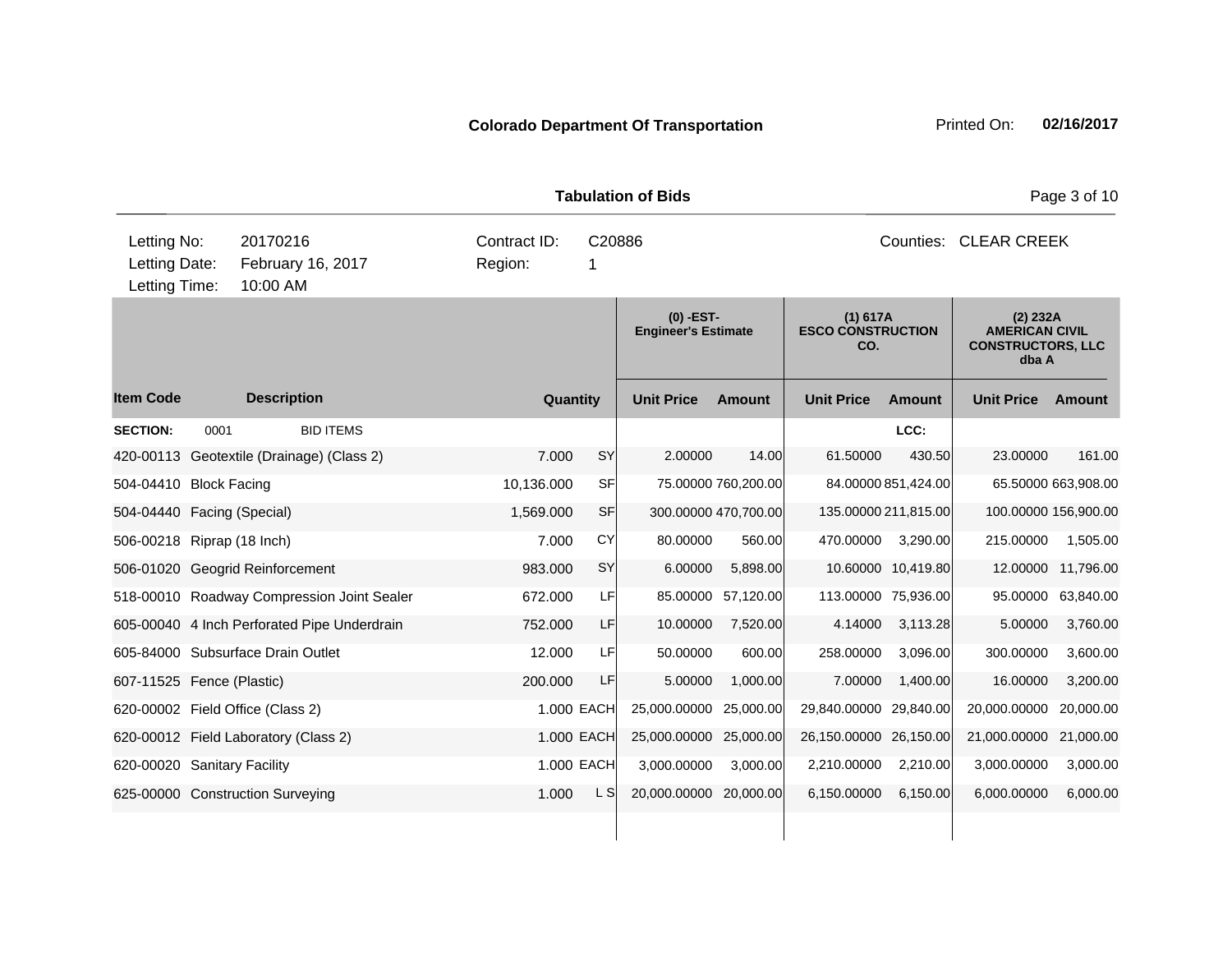|                                                                                            | <b>Tabulation of Bids</b> |                            |                                                    |                |             |                                           |                      |                                             |                      | Page 4 of 10                                                           |                     |
|--------------------------------------------------------------------------------------------|---------------------------|----------------------------|----------------------------------------------------|----------------|-------------|-------------------------------------------|----------------------|---------------------------------------------|----------------------|------------------------------------------------------------------------|---------------------|
| Letting No:<br>20170216<br>Letting Date:<br>February 16, 2017<br>Letting Time:<br>10:00 AM |                           |                            | Contract ID:<br>C20886<br>Region:<br>1             |                |             | Counties: CLEAR CREEK                     |                      |                                             |                      |                                                                        |                     |
|                                                                                            |                           |                            |                                                    |                |             | $(0)$ -EST-<br><b>Engineer's Estimate</b> |                      | (1) 617A<br><b>ESCO CONSTRUCTION</b><br>CO. |                      | (2) 232A<br><b>AMERICAN CIVIL</b><br><b>CONSTRUCTORS, LLC</b><br>dba A |                     |
| <b>Item Code</b>                                                                           |                           | <b>Description</b>         |                                                    |                | Quantity    | <b>Unit Price</b>                         | <b>Amount</b>        | <b>Unit Price</b>                           | <b>Amount</b>        | <b>Unit Price</b>                                                      | Amount              |
| <b>SECTION:</b>                                                                            | 0001                      |                            | <b>BID ITEMS</b>                                   |                |             |                                           |                      |                                             | LCC:                 |                                                                        |                     |
| 626-00000 Mobilization                                                                     |                           |                            |                                                    | 1.000          | L S         | 180,000.00000 180,000.00                  |                      | 80,000.00000                                | 80,000.00            | 190,000.00000 190,000.00                                               |                     |
|                                                                                            |                           |                            | 626-01103 Public Information Services (Tier III)   | 1.000          | L S         | 15,000.00000 15,000.00                    |                      | 5,310.00000                                 | 5,310.00             | 10,000.00000 10,000.00                                                 |                     |
|                                                                                            |                           |                            | 627-00008 Modified Epoxy Pavement Marking          | 28.000         | GAL         | 80.00000                                  | 2,240.00             | 140.00000                                   | 3,920.00             | 215.00000                                                              | 6,020.00            |
| 630-00000 Flagging                                                                         |                           |                            |                                                    | 3,200.000 HOUR |             | 30.00000                                  | 96,000.00            |                                             | 25.00000 80,000.00   |                                                                        | 33.00000 105,600.00 |
| 630-00007 Traffic Control Inspection                                                       |                           |                            |                                                    | 93.000         | <b>DAY</b>  |                                           | 175.00000 16,275.00  |                                             | 246.00000 22,878.00  |                                                                        | 200.00000 18,600.00 |
| 630-00012 Traffic Control Management                                                       |                           |                            |                                                    | 200.000        | <b>DAY</b>  |                                           | 850.00000 170,000.00 |                                             | 700.00000 140,000.00 | 1,250.00000 250,000.00                                                 |                     |
|                                                                                            |                           |                            | 630-00015 Uniformed Traffic Control Coordination   |                | 10.000 HOUR | 12.00000                                  | 120.00               | 246.00000                                   | 2,460.00             | 12.00000                                                               | 120.00              |
| 630-80001                                                                                  |                           | Flashing Beacon (Portable) |                                                    |                | 2.000 EACH  | 1,000.00000                               | 2,000.00             | 2,460.00000                                 | 4,920.00             | 1,000.00000                                                            | 2,000.00            |
|                                                                                            |                           |                            | 630-80335 Barricade (Type 3 M-A) (Temporary)       |                | 2.000 EACH  | 100.00000                                 | 200.00               | 369.00000                                   | 738.00               | 100.00000                                                              | 200.00              |
|                                                                                            |                           |                            | 630-80341 Construction Traffic Sign (Panel Size A) |                | 45.000 EACH | 60.00000                                  | 2,700.00             | 67.60000                                    | 3,042.00             | 100.00000                                                              | 4,500.00            |
|                                                                                            |                           |                            | 630-80342 Construction Traffic Sign (Panel Size B) |                | 46.000 EACH | 70.00000                                  | 3,220.00             | 252.00000                                   | 11,592.00            | 100.00000                                                              | 4,600.00            |
|                                                                                            |                           |                            | 630-80343 Construction Traffic Sign (Panel Size C) |                | 4.000 EACH  | 70.00000                                  | 280.00               | 252.00000                                   | 1,008.00             | 100.00000                                                              | 400.00              |
| 630-80350 Vertical Panel                                                                   |                           |                            |                                                    |                | 25.000 EACH | 45.00000                                  | 1,125.00             | 43.00000                                    | 1,075.00             | 50.00000                                                               | 1,250.00            |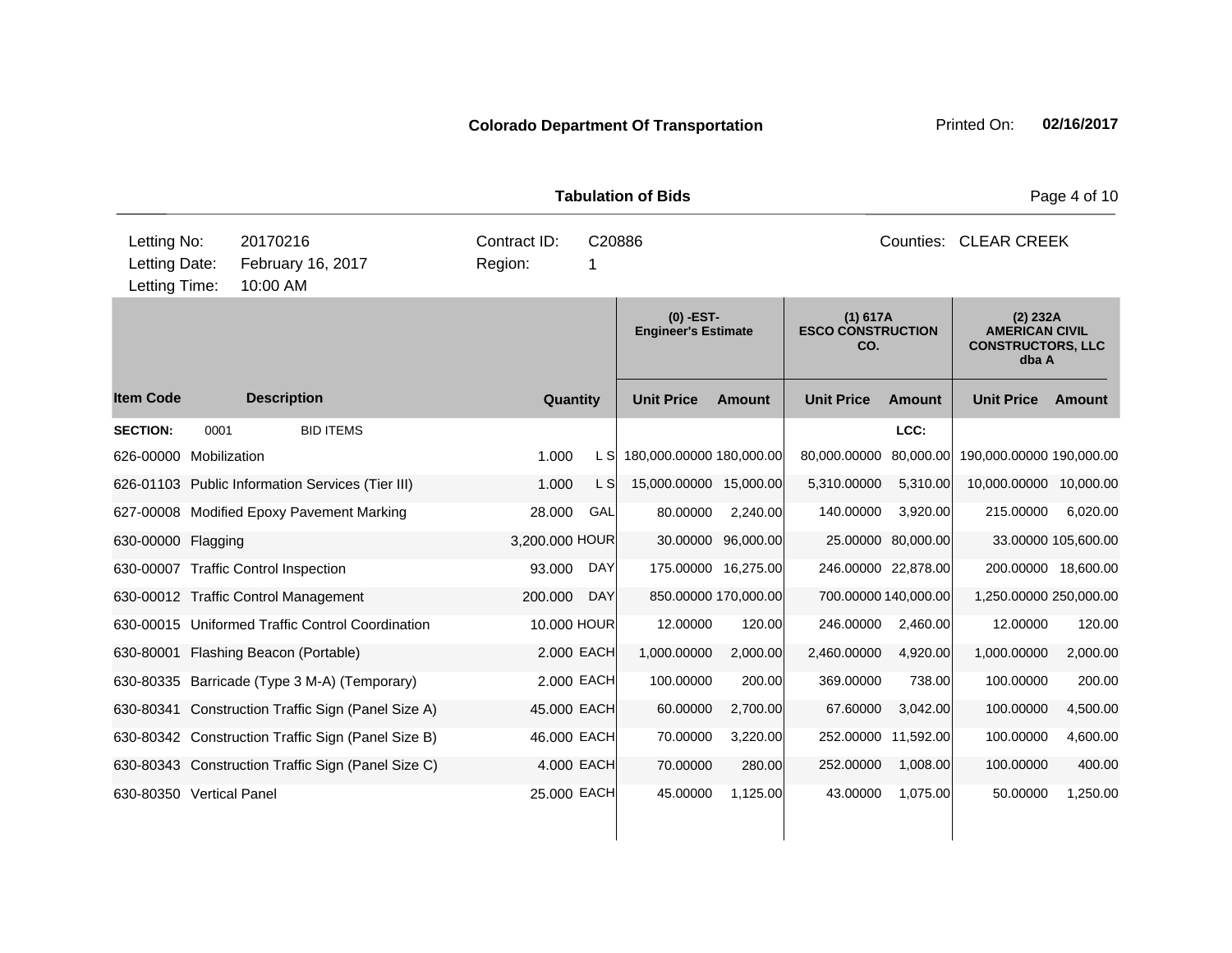|                                               |            |                                                                |                         |             | <b>Tabulation of Bids</b>                 | Page 5 of 10        |                                             |                     |                                                                          |                    |
|-----------------------------------------------|------------|----------------------------------------------------------------|-------------------------|-------------|-------------------------------------------|---------------------|---------------------------------------------|---------------------|--------------------------------------------------------------------------|--------------------|
| Letting No:<br>Letting Date:<br>Letting Time: |            | 20170216<br>February 16, 2017<br>10:00 AM                      | Contract ID:<br>Region: | C20886<br>1 |                                           |                     | Counties: CLEAR CREEK                       |                     |                                                                          |                    |
|                                               |            |                                                                |                         |             | $(0)$ -EST-<br><b>Engineer's Estimate</b> |                     | (1) 617A<br><b>ESCO CONSTRUCTION</b><br>CO. |                     | $(2)$ 232A<br><b>AMERICAN CIVIL</b><br><b>CONSTRUCTORS, LLC</b><br>dba A |                    |
| <b>Item Code</b>                              |            | <b>Description</b>                                             | Quantity                |             | <b>Unit Price</b>                         | <b>Amount</b>       | <b>Unit Price</b>                           | <b>Amount</b>       | <b>Unit Price</b>                                                        | <b>Amount</b>      |
| <b>SECTION:</b>                               | 0001       | <b>BID ITEMS</b>                                               |                         |             |                                           |                     |                                             | LCC:                |                                                                          |                    |
| 630-80358                                     |            | Advance Warning Flashing or Sequencing<br>Arrow Panel (C Type) | 4.000 EACH              |             | 2,000.00000                               | 8,000.00            | 4,920.00000                                 | 19,680.00           | 3,000.00000                                                              | 12,000.00          |
|                                               |            | 630-80359 Portable Message Sign Panel                          | 400.000                 | <b>DAY</b>  | 80.00000                                  | 32,000.00           |                                             | 123.00000 49,200.00 | 36.00000                                                                 | 14,400.00          |
|                                               |            | 630-80360 Drum Channelizing Device                             | 100.000 EACH            |             | 35.00000                                  | 3,500.00            | 92.20000                                    | 9,220.00            | 50.00000                                                                 | 5,000.00           |
|                                               | (Flashing) | 630-80363 Drum Channelizing Device (With Light)                |                         | 8.000 EACH  | 50.00000                                  | 400.00              | 92.20000                                    | 737.60              | 50.00000                                                                 | 400.00             |
|                                               |            | 630-80370 Concrete Barrier (Temporary)                         | 1,000.000               | LF          |                                           | 35.00000 35,000.00  |                                             | 40.00000 40,000.00  |                                                                          | 60.00000 60,000.00 |
| 630-80380 Traffic Cone                        |            |                                                                | 100.000 EACH            |             | 30.00000                                  | 3,000.00            | 15.40000                                    | 1,540.00            | 7.00000                                                                  | 700.00             |
| 630-85041 Mobile Attenuator                   |            |                                                                | 100.000                 | <b>DAY</b>  |                                           | 350.00000 35,000.00 |                                             | 600.00000 60,000.00 | 500.00000                                                                | 50,000.00          |
| <b>Section Totals:</b>                        |            |                                                                |                         |             |                                           | \$2,240,447.00      |                                             | \$2,067,578.68      |                                                                          | \$2,163,141.00     |
| <b>Contract Grand Totals</b>                  |            |                                                                |                         |             |                                           | \$2,240,447.00      |                                             | \$2,067,578.68      |                                                                          | \$2,163,141.00     |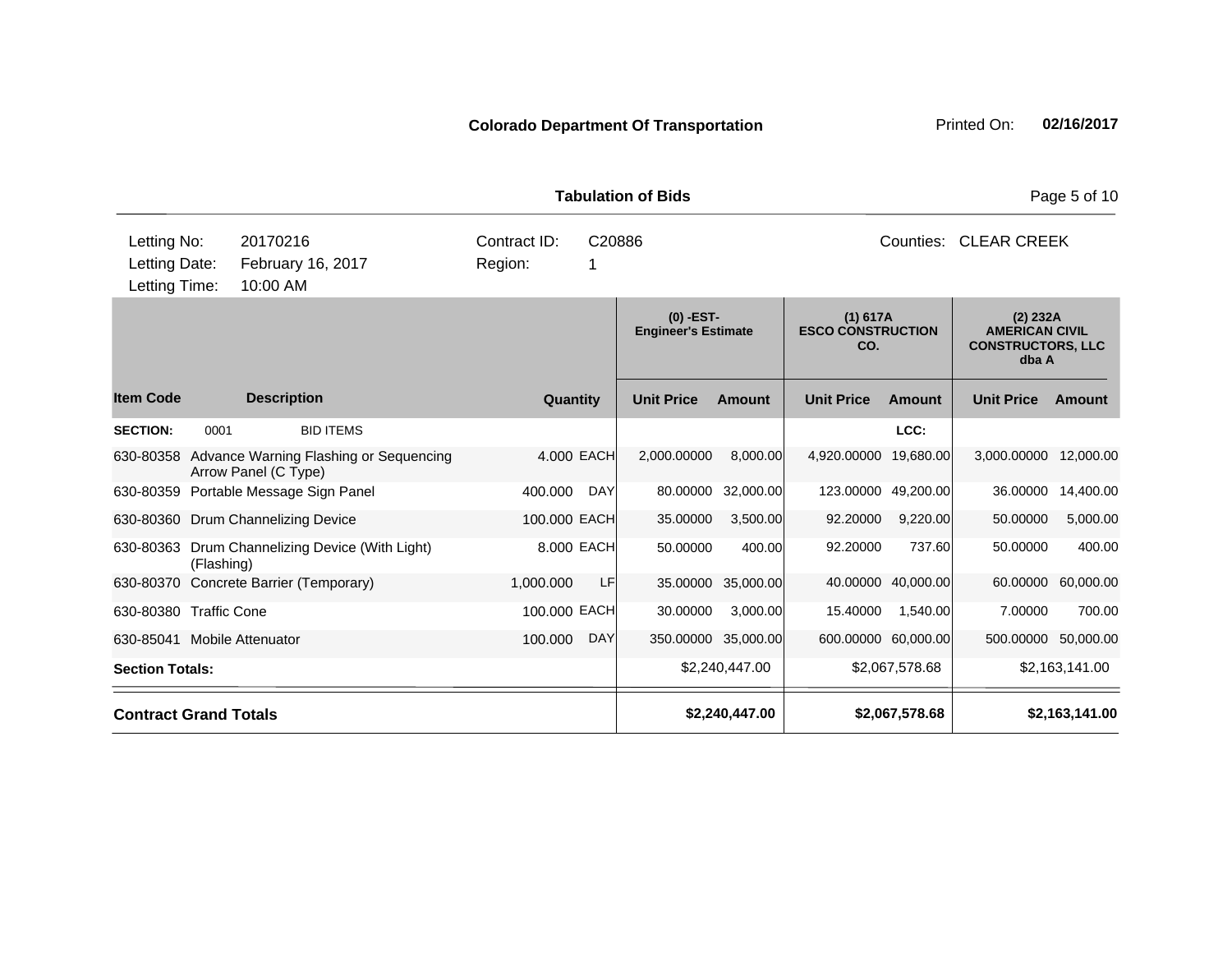|                                               |             |                                                    | <b>Tabulation of Bids</b> | Page 6 of 10 |                                               |                     |                   |               |                       |               |
|-----------------------------------------------|-------------|----------------------------------------------------|---------------------------|--------------|-----------------------------------------------|---------------------|-------------------|---------------|-----------------------|---------------|
| Letting No:<br>Letting Date:<br>Letting Time: |             | 20170216<br>February 16, 2017<br>10:00 AM          | Contract ID:<br>Region:   | C20886<br>1  |                                               |                     |                   |               | Counties: CLEAR CREEK |               |
|                                               |             |                                                    |                           |              | (3) 870A<br><b>SEMA CONSTRUCTION,</b><br>INC. |                     |                   |               |                       |               |
| <b>Item Code</b>                              |             | <b>Description</b>                                 |                           | Quantity     | <b>Unit Price</b>                             | Amount              | <b>Unit Price</b> | <b>Amount</b> | <b>Unit Price</b>     | <b>Amount</b> |
| <b>SECTION:</b>                               | 0001        | <b>BID ITEMS</b>                                   |                           |              |                                               |                     |                   | LCC:          |                       |               |
|                                               |             | 201-00001 Clearing and Grubbing                    |                           |              | 0.500 ACRE 160,000.00000 80,000.00            |                     |                   |               |                       |               |
| 202-04010 Clean Inlet                         |             |                                                    |                           | 33.000 EACH  |                                               | 590.00000 19,470.00 |                   |               |                       |               |
| 203-01597 Potholing                           |             |                                                    |                           | 20.000 HOUR  | 290.00000                                     | 5,800.00            |                   |               |                       |               |
|                                               |             | 206-00065 Structure Backfill (Flow-Fill)           | 338.000                   | <b>CY</b>    |                                               | 200.00000 67,600.00 |                   |               |                       |               |
|                                               |             | 206-00510 Filter Material (Class A)                | 137.000                   | <b>CY</b>    |                                               | 160.00000 21,920.00 |                   |               |                       |               |
|                                               |             | 208-00002 Erosion Log Type 1 (12 Inch)             | 6,900.000                 | LF           |                                               | 3.30000 22,770.00   |                   |               |                       |               |
| 208-00020 Silt Fence                          |             |                                                    | 6,900.000                 | LF           | 1.10000                                       | 7,590.00            |                   |               |                       |               |
| 208-00035 Aggregate Bag                       |             |                                                    | 120.000                   | LF           | 5.50000                                       | 660.00              |                   |               |                       |               |
|                                               |             | 208-00045 Concrete Washout Structure               |                           | 3,000 EACH   | 640.00000                                     | 1,920.00            |                   |               |                       |               |
|                                               |             | 208-00054 Storm Drain Inlet Protection (Type II)   |                           | 33.000 EACH  | 190.00000                                     | 6,270.00            |                   |               |                       |               |
|                                               |             | 208-00070 Vehicle Tracking Pad                     |                           | 1.000 EACH   | 2,000.00000                                   | 2,000.00            |                   |               |                       |               |
|                                               |             | 208-00103 Removal and Disposal of Sediment (Labor) |                           | 40.000 HOUR  | 37.00000                                      | 1,480.00            |                   |               |                       |               |
|                                               | (Equipment) | 208-00105 Removal and Disposal of Sediment         |                           | 40.000 HOUR  | 110.00000                                     | 4,400.00            |                   |               |                       |               |
|                                               |             | 208-00106 Sweeping (Sediment Removal)              |                           | 40.000 HOUR  | 160.00000                                     | 6,400.00            |                   |               |                       |               |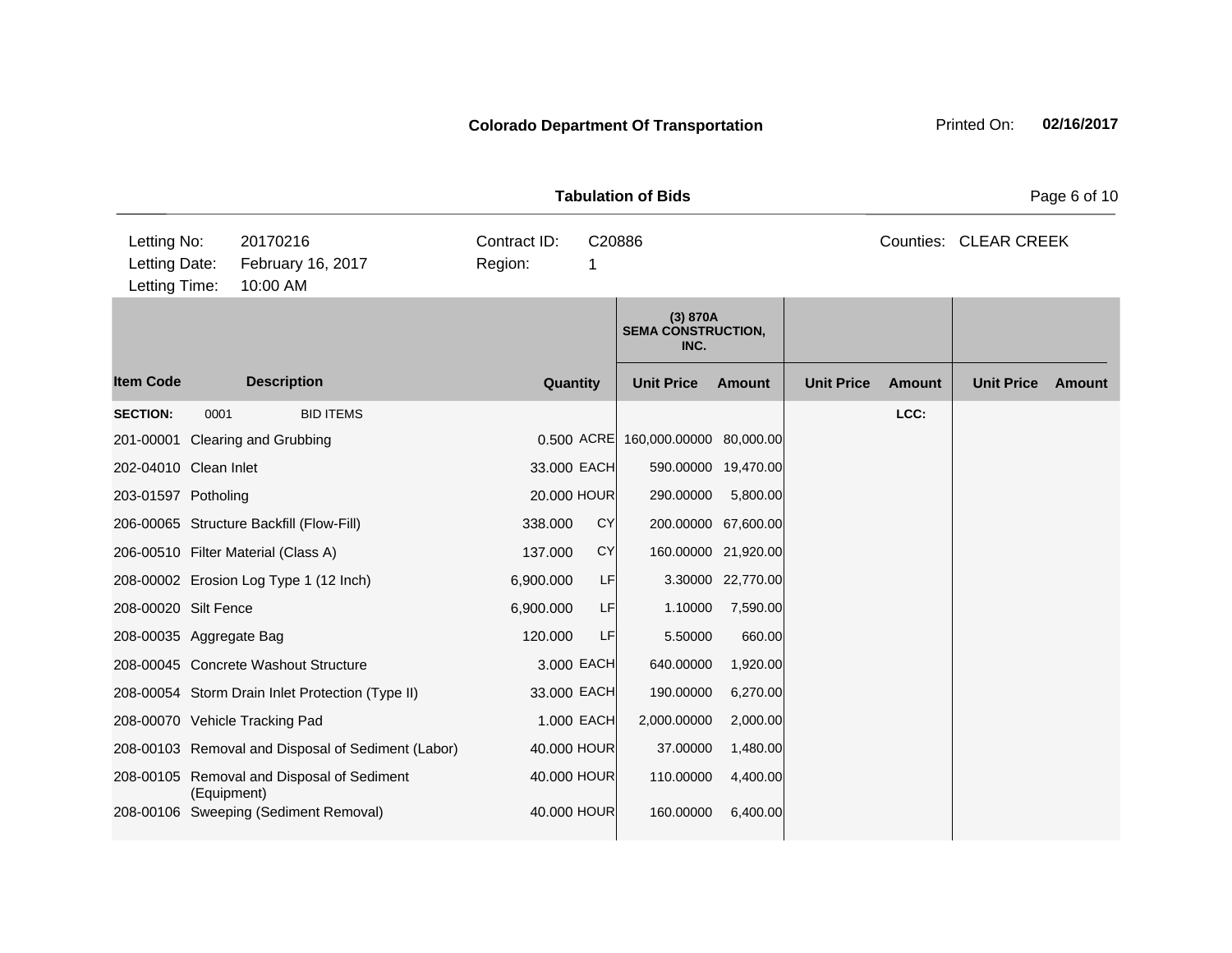|                                               |            |                                            | <b>Tabulation of Bids</b> |            | Page 7 of 10                                  |                     |                   |               |                       |        |
|-----------------------------------------------|------------|--------------------------------------------|---------------------------|------------|-----------------------------------------------|---------------------|-------------------|---------------|-----------------------|--------|
| Letting No:<br>Letting Date:<br>Letting Time: |            | 20170216<br>February 16, 2017<br>10:00 AM  | Contract ID:<br>Region:   | 1          | C20886                                        |                     |                   |               | Counties: CLEAR CREEK |        |
|                                               |            |                                            |                           |            | (3) 870A<br><b>SEMA CONSTRUCTION,</b><br>INC. |                     |                   |               |                       |        |
| <b>Item Code</b>                              |            | <b>Description</b>                         | Quantity                  |            | <b>Unit Price</b>                             | <b>Amount</b>       | <b>Unit Price</b> | <b>Amount</b> | <b>Unit Price</b>     | Amount |
| <b>SECTION:</b>                               | 0001       | <b>BID ITEMS</b>                           |                           |            |                                               |                     |                   | LCC:          |                       |        |
| 208-00107 Removal of Trash                    |            |                                            | 40.000 HOUR               |            | 140.00000                                     | 5,600.00            |                   |               |                       |        |
|                                               |            | 208-00207 Erosion Control Management       | 20.000                    | <b>DAY</b> | 48.00000                                      | 960.00              |                   |               |                       |        |
| 210-00815 Reset Sign Panel                    |            |                                            | 10.000 EACH               |            | 130.00000                                     | 1,300.00            |                   |               |                       |        |
|                                               |            | 212-00007 Seeding (Native) (Hydraulic)     |                           | 0.500 ACRE | 252.00000                                     | 126.00              |                   |               |                       |        |
| 212-00032 Soil Conditioning                   |            |                                            |                           | 0.500 ACRE | 3,443.00000                                   | 1,721.50            |                   |               |                       |        |
|                                               |            | 213-00150 Bonded Fiber Matrix              |                           | 0.500 ACRE | 2,730.00000                                   | 1,365.00            |                   |               |                       |        |
|                                               |            | 214-00000 Landscape Maintenance            | 1.000                     | L S        | 1,300.00000                                   | 1,300.00            |                   |               |                       |        |
|                                               |            | 217-00020 Herbicide Treatment              | 40.000 HOUR               |            | 59.00000                                      | 2,360.00            |                   |               |                       |        |
| 240-00000 Wildlife Biologist                  |            |                                            | 40.000 HOUR               |            | 110.00000                                     | 4,400.00            |                   |               |                       |        |
| 240-00010 Removal of Nests                    |            |                                            | 40.000 HOUR               |            | 88.00000                                      | 3,520.00            |                   |               |                       |        |
|                                               | Management | 250-00010 Environmental Health and Safety  | 1.000                     | L S        | 4,700.00000                                   | 4,700.00            |                   |               |                       |        |
| 403-34871                                     | (28)       | Hot Mix Asphalt (Grading SX) (100) (PG 76- | 59.000                    | <b>TON</b> |                                               | 460.00000 27,140.00 |                   |               |                       |        |
| 420-00000 Geomembrane                         |            |                                            | 410.000                   | SY         |                                               | 33.00000 13,530.00  |                   |               |                       |        |
|                                               |            | 420-00113 Geotextile (Drainage) (Class 2)  | 7.000                     | <b>SY</b>  | 260.00000                                     | 1,820.00            |                   |               |                       |        |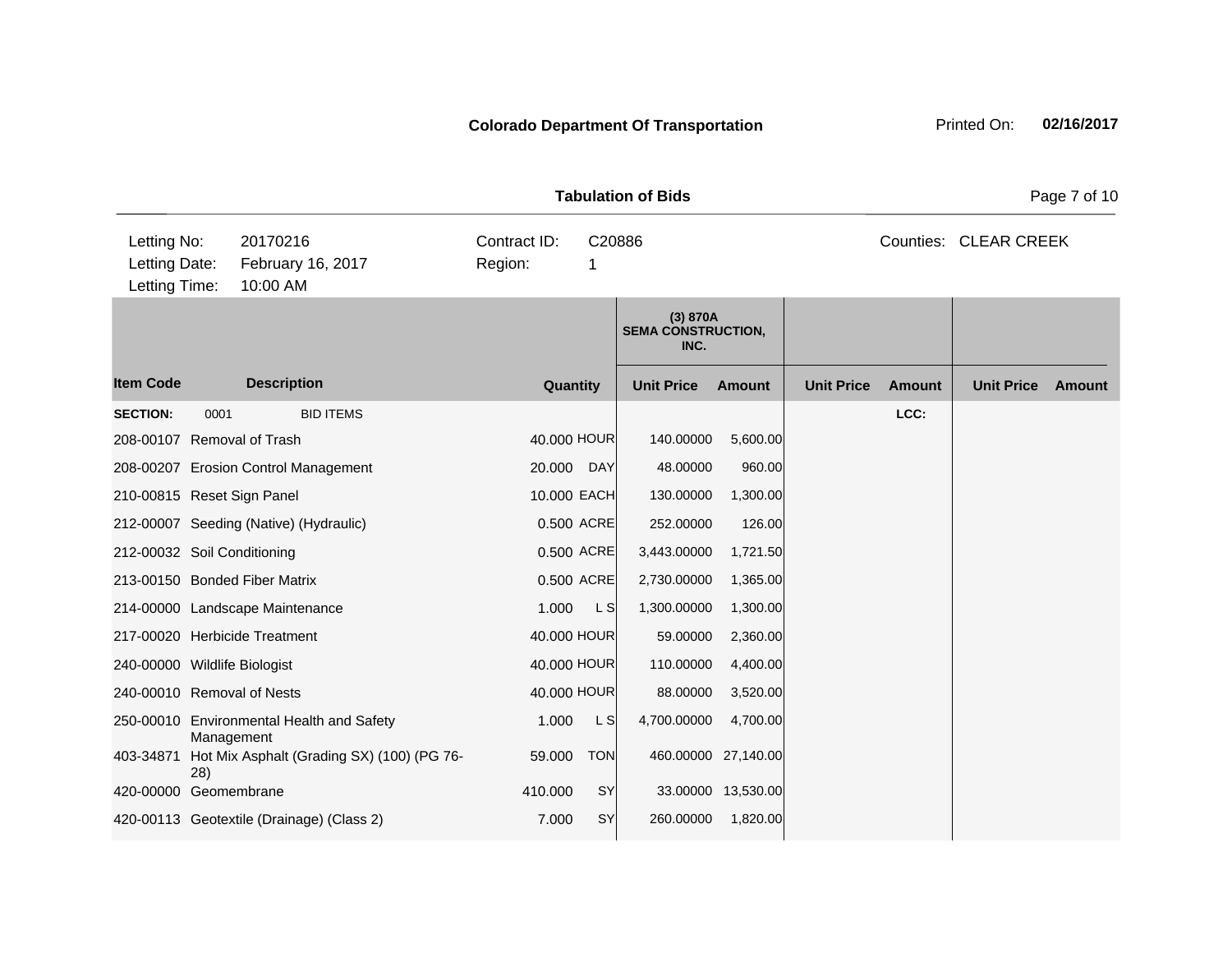|                                                                                            |      | Page 8 of 10                                     |             |            |                                               |                     |                   |                       |                   |        |
|--------------------------------------------------------------------------------------------|------|--------------------------------------------------|-------------|------------|-----------------------------------------------|---------------------|-------------------|-----------------------|-------------------|--------|
| Letting No:<br>20170216<br>Letting Date:<br>February 16, 2017<br>Letting Time:<br>10:00 AM |      | Contract ID:<br>Region:                          | C20886<br>1 |            |                                               |                     |                   | Counties: CLEAR CREEK |                   |        |
|                                                                                            |      |                                                  |             |            | (3) 870A<br><b>SEMA CONSTRUCTION,</b><br>INC. |                     |                   |                       |                   |        |
| <b>Item Code</b>                                                                           |      | <b>Description</b>                               | Quantity    |            | <b>Unit Price</b>                             | Amount              | <b>Unit Price</b> | <b>Amount</b>         | <b>Unit Price</b> | Amount |
| <b>SECTION:</b>                                                                            | 0001 | <b>BID ITEMS</b>                                 |             |            |                                               |                     |                   | LCC:                  |                   |        |
| 504-04410 Block Facing                                                                     |      |                                                  | 10,136.000  | SF         |                                               | 72.00000 729,792.00 |                   |                       |                   |        |
| 504-04440 Facing (Special)                                                                 |      |                                                  | 1,569.000   | <b>SF</b>  | 130.00000 203,970.00                          |                     |                   |                       |                   |        |
| 506-00218 Riprap (18 Inch)                                                                 |      |                                                  | 7.000       | CY         | 240.00000                                     | 1,680.00            |                   |                       |                   |        |
|                                                                                            |      | 506-01020 Geogrid Reinforcement                  | 983,000     | SY         |                                               | 29.00000 28,507.00  |                   |                       |                   |        |
|                                                                                            |      | 518-00010 Roadway Compression Joint Sealer       | 672,000     | LF         | 110.00000 73,920.00                           |                     |                   |                       |                   |        |
|                                                                                            |      | 605-00040 4 Inch Perforated Pipe Underdrain      | 752,000     | <b>LF</b>  |                                               | 16.00000 12,032.00  |                   |                       |                   |        |
|                                                                                            |      | 605-84000 Subsurface Drain Outlet                | 12.000      | LF         | 210.00000                                     | 2,520.00            |                   |                       |                   |        |
| 607-11525 Fence (Plastic)                                                                  |      |                                                  | 200.000     | LF         | 7.00000                                       | 1,400.00            |                   |                       |                   |        |
|                                                                                            |      | 620-00002 Field Office (Class 2)                 |             | 1.000 EACH | 48,900.00000 48,900.00                        |                     |                   |                       |                   |        |
|                                                                                            |      | 620-00012 Field Laboratory (Class 2)             |             | 1.000 EACH | 24,200.00000 24,200.00                        |                     |                   |                       |                   |        |
| 620-00020 Sanitary Facility                                                                |      |                                                  |             | 1.000 EACH | 2,300.00000                                   | 2,300.00            |                   |                       |                   |        |
|                                                                                            |      | 625-00000 Construction Surveying                 | 1.000       | L S        | 32,400.00000 32,400.00                        |                     |                   |                       |                   |        |
| 626-00000 Mobilization                                                                     |      |                                                  | 1.000       | L SI       | 225,500.00000 225,500.00                      |                     |                   |                       |                   |        |
|                                                                                            |      | 626-01103 Public Information Services (Tier III) | 1.000       | L S        | 7,600.00000                                   | 7,600.00            |                   |                       |                   |        |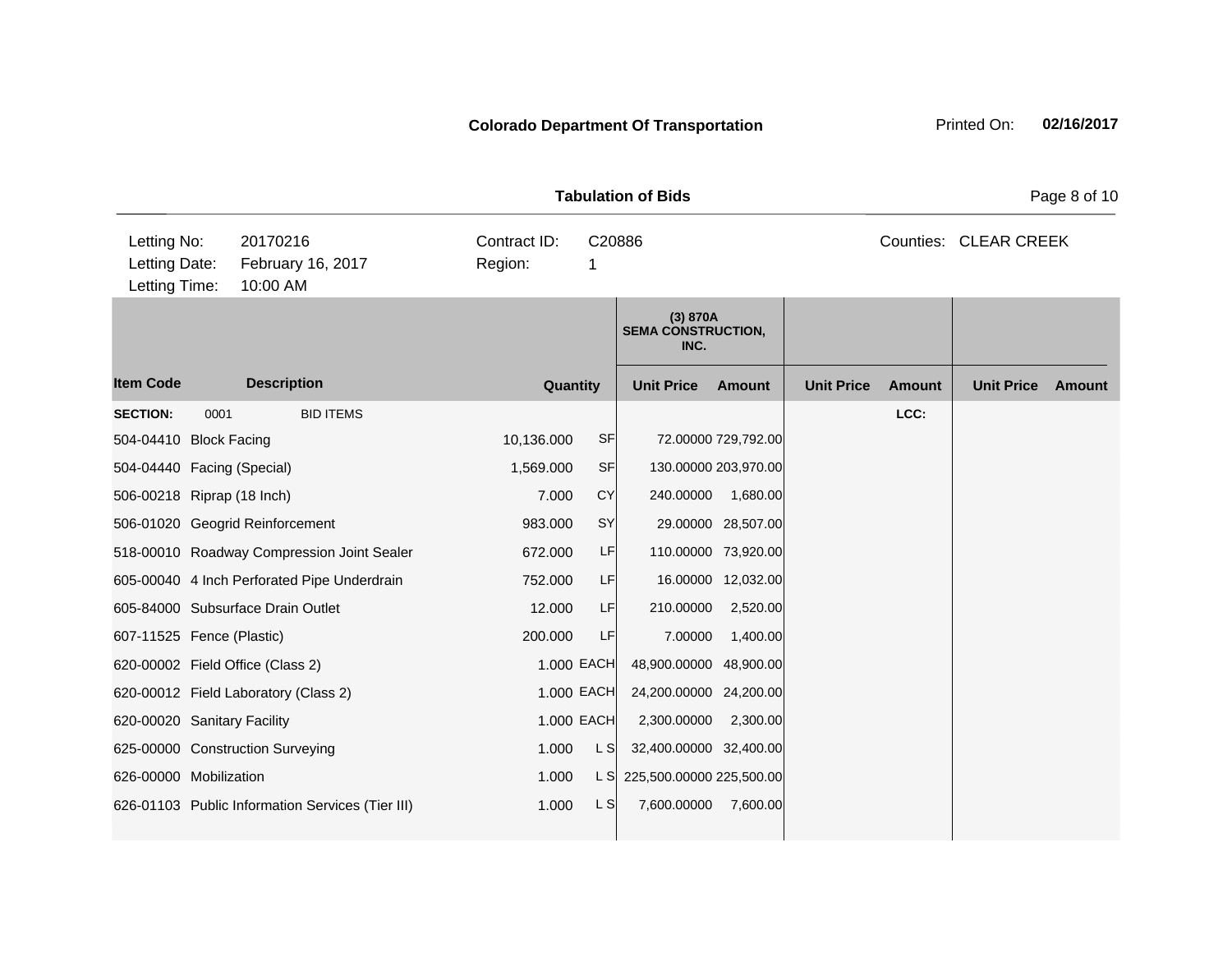|                                               |      |                                                                          |                         |             |                                               |                     | Page 9 of 10      |               |                       |        |
|-----------------------------------------------|------|--------------------------------------------------------------------------|-------------------------|-------------|-----------------------------------------------|---------------------|-------------------|---------------|-----------------------|--------|
| Letting No:<br>Letting Date:<br>Letting Time: |      | 20170216<br>February 16, 2017<br>10:00 AM                                | Contract ID:<br>Region: | C20886<br>1 |                                               |                     |                   |               | Counties: CLEAR CREEK |        |
|                                               |      |                                                                          |                         |             | (3) 870A<br><b>SEMA CONSTRUCTION,</b><br>INC. |                     |                   |               |                       |        |
| <b>Item Code</b>                              |      | <b>Description</b>                                                       | Quantity                |             | <b>Unit Price</b>                             | <b>Amount</b>       | <b>Unit Price</b> | <b>Amount</b> | <b>Unit Price</b>     | Amount |
| <b>SECTION:</b>                               | 0001 | <b>BID ITEMS</b>                                                         |                         |             |                                               |                     |                   | LCC:          |                       |        |
|                                               |      | 627-00008 Modified Epoxy Pavement Marking                                | 28.000                  | GAL         | 120.00000                                     | 3,360.00            |                   |               |                       |        |
| 630-00000 Flagging                            |      |                                                                          | 3,200.000 HOUR          |             |                                               | 23.00000 73,600.00  |                   |               |                       |        |
|                                               |      | 630-00007 Traffic Control Inspection                                     | 93.000                  | <b>DAY</b>  |                                               | 360.00000 33,480.00 |                   |               |                       |        |
|                                               |      | 630-00012 Traffic Control Management                                     | 200.000                 | <b>DAY</b>  | 1,200.00000 240,000.00                        |                     |                   |               |                       |        |
|                                               |      | 630-00015 Uniformed Traffic Control Coordination                         | 10.000 HOUR             |             | 100.00000                                     | 1,000.00            |                   |               |                       |        |
|                                               |      | 630-80001 Flashing Beacon (Portable)                                     |                         | 2.000 EACH  | 2,100.00000                                   | 4,200.00            |                   |               |                       |        |
|                                               |      | 630-80335 Barricade (Type 3 M-A) (Temporary)                             |                         | 2.000 EACH  | 320.00000                                     | 640.00              |                   |               |                       |        |
|                                               |      | 630-80341 Construction Traffic Sign (Panel Size A)                       | 45.000 EACH             |             | 58.00000                                      | 2,610.00            |                   |               |                       |        |
|                                               |      | 630-80342 Construction Traffic Sign (Panel Size B)                       | 46.000 EACH             |             |                                               | 220.00000 10,120.00 |                   |               |                       |        |
|                                               |      | 630-80343 Construction Traffic Sign (Panel Size C)                       | 4.000 EACH              |             | 220.00000                                     | 880.00              |                   |               |                       |        |
| 630-80350 Vertical Panel                      |      |                                                                          | 25.000 EACH             |             | 37.00000                                      | 925.00              |                   |               |                       |        |
|                                               |      | 630-80358 Advance Warning Flashing or Sequencing<br>Arrow Panel (C Type) |                         | 4.000 EACH  | 5,000.00000 20,000.00                         |                     |                   |               |                       |        |
|                                               |      | 630-80359 Portable Message Sign Panel                                    | 400.000                 | <b>DAY</b>  |                                               | 110.00000 44,000.00 |                   |               |                       |        |
|                                               |      | 630-80360 Drum Channelizing Device                                       | 100.000 EACH            |             | 80.00000                                      | 8,000.00            |                   |               |                       |        |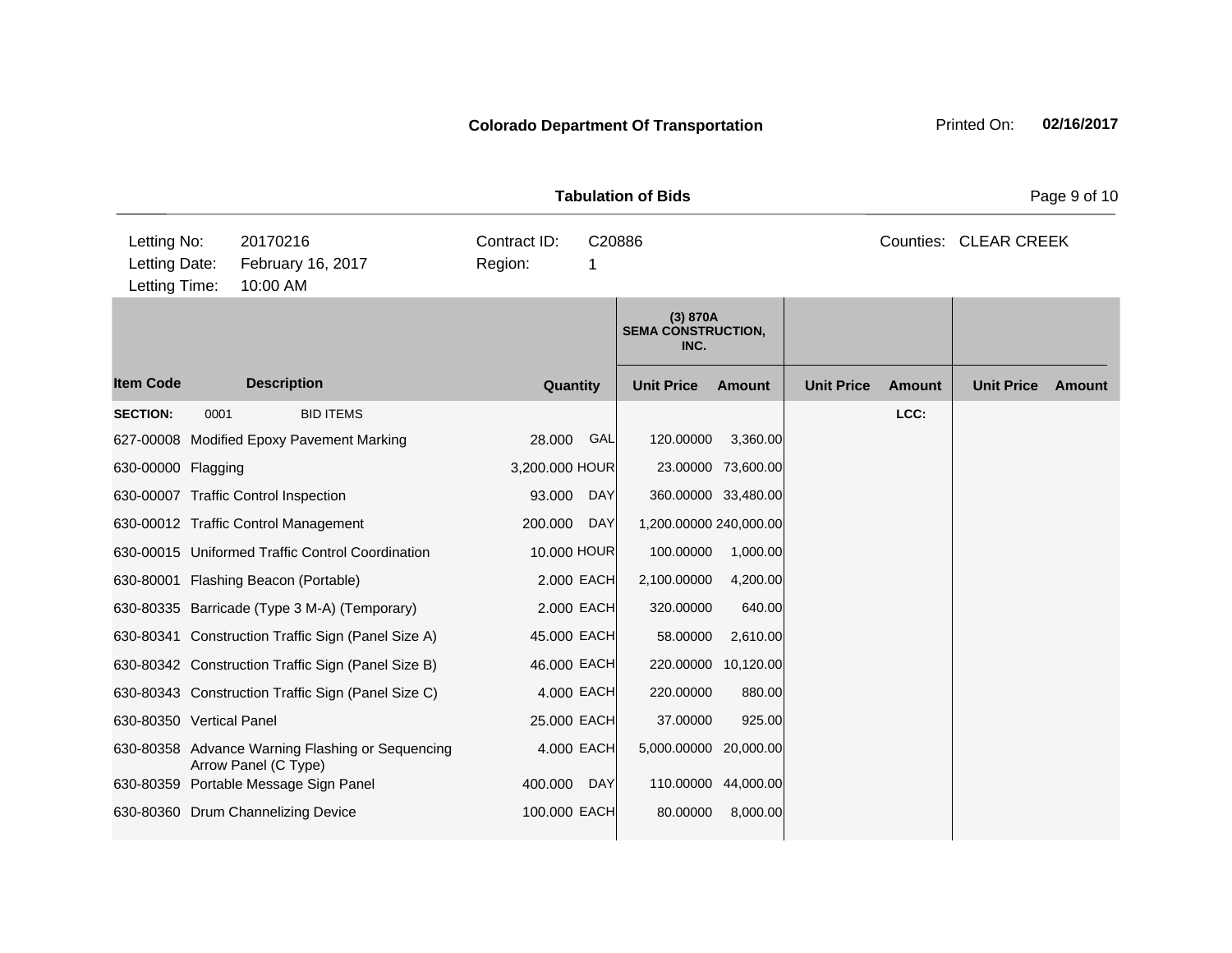| <b>Tabulation of Bids</b><br>Page 10 of 10 |                                           |                              |            |                                               |                     |                   |               |                    |        |  |
|--------------------------------------------|-------------------------------------------|------------------------------|------------|-----------------------------------------------|---------------------|-------------------|---------------|--------------------|--------|--|
| Letting No:<br>Letting Date:               | 20170216<br>February 16, 2017<br>10:00 AM | Contract ID:<br>Region:<br>1 | C20886     |                                               |                     |                   | Counties:     | <b>CLEAR CREEK</b> |        |  |
| Letting Time:                              |                                           |                              |            | (3) 870A<br><b>SEMA CONSTRUCTION,</b><br>INC. |                     |                   |               |                    |        |  |
| <b>Item Code</b>                           | <b>Description</b>                        | Quantity                     |            | <b>Unit Price</b>                             | <b>Amount</b>       | <b>Unit Price</b> | <b>Amount</b> | <b>Unit Price</b>  | Amount |  |
| <b>SECTION:</b><br>0001                    | <b>BID ITEMS</b>                          |                              |            |                                               |                     |                   | LCC:          |                    |        |  |
| 630-80363<br>(Flashing)                    | Drum Channelizing Device (With Light)     | 8.000 EACH                   |            | 80.00000                                      | 640.00              |                   |               |                    |        |  |
|                                            | 630-80370 Concrete Barrier (Temporary)    | 1,000.000                    | <b>LF</b>  |                                               | 42.00000 42,000.00  |                   |               |                    |        |  |
| 630-80380 Traffic Cone                     |                                           | 100.000 EACH                 |            | 13.00000                                      | 1,300.00            |                   |               |                    |        |  |
| 630-85041 Mobile Attenuator                |                                           | 100.000                      | <b>DAY</b> |                                               | 560.00000 56,000.00 |                   |               |                    |        |  |
| <b>Section Totals:</b>                     |                                           |                              |            |                                               | \$2,255,598.50      |                   |               |                    |        |  |
| <b>Contract Grand Totals</b>               |                                           |                              |            |                                               | \$2,255,598.50      |                   |               |                    |        |  |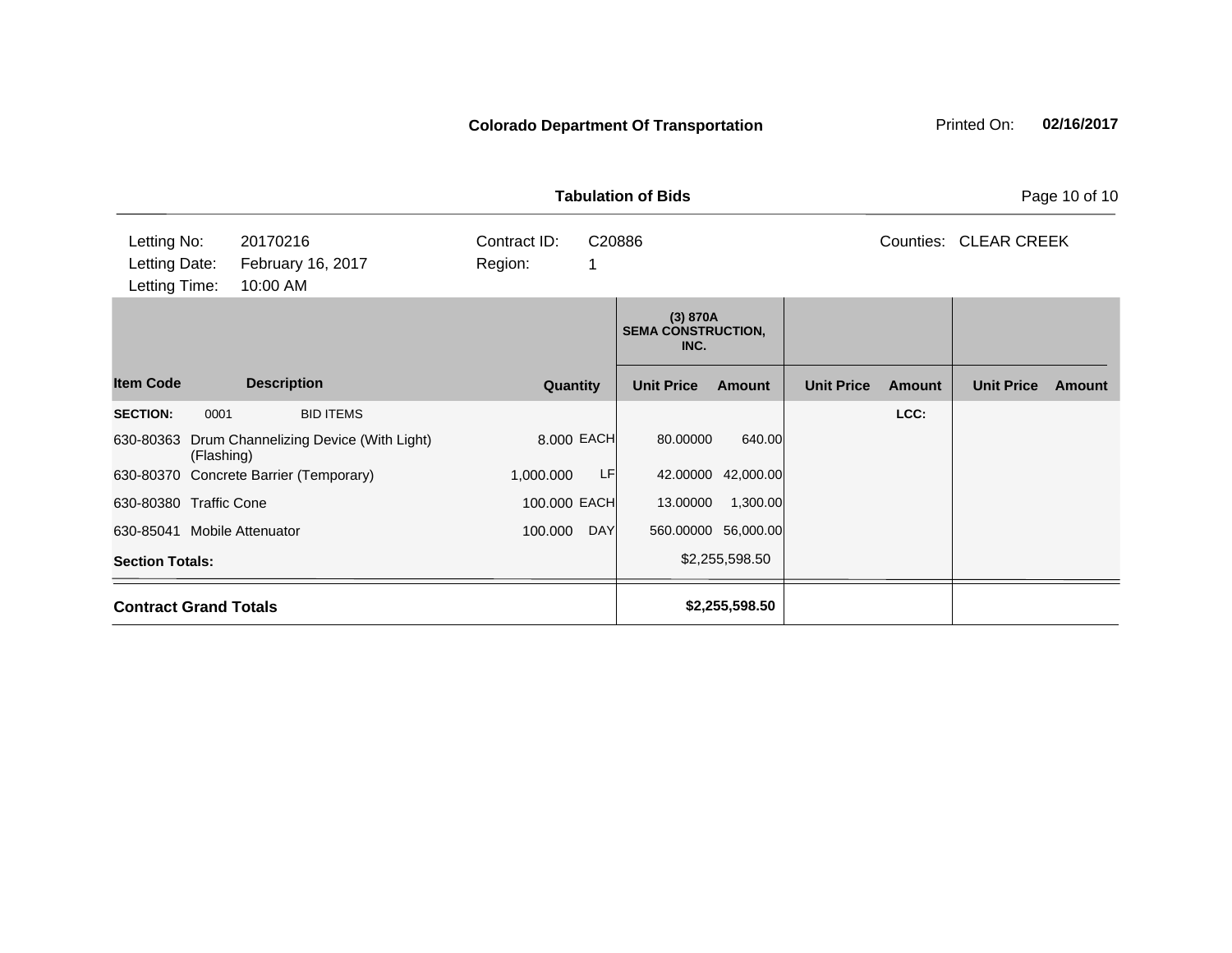|                        |                          |              | <b>Colorado Department Of Transportation</b> |  | Printed On:              |  |  |
|------------------------|--------------------------|--------------|----------------------------------------------|--|--------------------------|--|--|
|                        |                          |              | Page 1 of 8                                  |  |                          |  |  |
| Letting No:            | 20170216                 | Contract ID: | C20886                                       |  | Counties: CLEAR CREEK    |  |  |
| Letting Date:          | <b>February 16, 2017</b> | Region:      |                                              |  |                          |  |  |
| Letting Time: 10:00 AM |                          |              | Contract Time: 11/01/17 COMPLETION<br>DATE   |  | Project(s): NHPPR100-249 |  |  |

| Line            | Item/<br>Description                        | Quantity         | Estimated<br>Price | Bid Price/<br><b>Units</b>  | Estimated<br>Amount | <b>Bid Amount</b> | <b>Bid Est</b><br>% | Overrun $(+)$<br>Underrun (-) |
|-----------------|---------------------------------------------|------------------|--------------------|-----------------------------|---------------------|-------------------|---------------------|-------------------------------|
| <b>SECTION:</b> | 0001                                        | <b>BID ITEMS</b> |                    |                             |                     |                   |                     |                               |
| 0005            | 201-00001<br>Clearing and Grubbing          | 0.500            | 5,000.00000        | 37,970.00000<br><b>ACRE</b> | 2,500.00            | 18,985.00         | 759.40%             | 16,485.00                     |
| 0010            | 202-04010<br>Clean Inlet                    | 33.000           | 1,000.00000        | 892.00000<br><b>EACH</b>    | 33,000.00           | 29,436.00         | 89.20%              | $-3,564.00$                   |
| 0015            | 203-01597<br>Potholing                      | 20.000           | 250.00000          | 301.00000<br><b>HOUR</b>    | 5,000.00            | 6,020.00          | 120.40%             | 1,020.00                      |
| 0020            | 206-00065<br>Structure Backfill (Flow-Fill) | 338.000          | 210.00000          | 160.00000<br><b>CY</b>      | 70,980.00           | 54,080.00         | 76.19%              | $-16,900.00$                  |
| 0025            | 206-00510<br>Filter Material (Class A)      | 137.000          | 75.00000           | 132.00000<br>CY             | 10,275.00           | 18,084.00         | 176.00%             | 7,809.00                      |
| 0030            | 208-00002<br>Erosion Log Type 1 (12 Inch)   | 6,900.000        | 5.00000            | 3.77000<br><b>LF</b>        | 34,500.00           | 26,013.00         | 75.40%              | $-8,487.00$                   |
| 0035            | 208-00020<br>Silt Fence                     | 6,900.000        | 2.00000            | 3.07000<br>LF               | 13,800.00           | 21,183.00         | 153.50%             | 7,383.00                      |
| 0040            | 208-00035<br>Aggregate Bag                  | 120.000          | 10.00000           | 6.15000<br>LF               | 1,200.00            | 738.00            | 61.50%              | $-462.00$                     |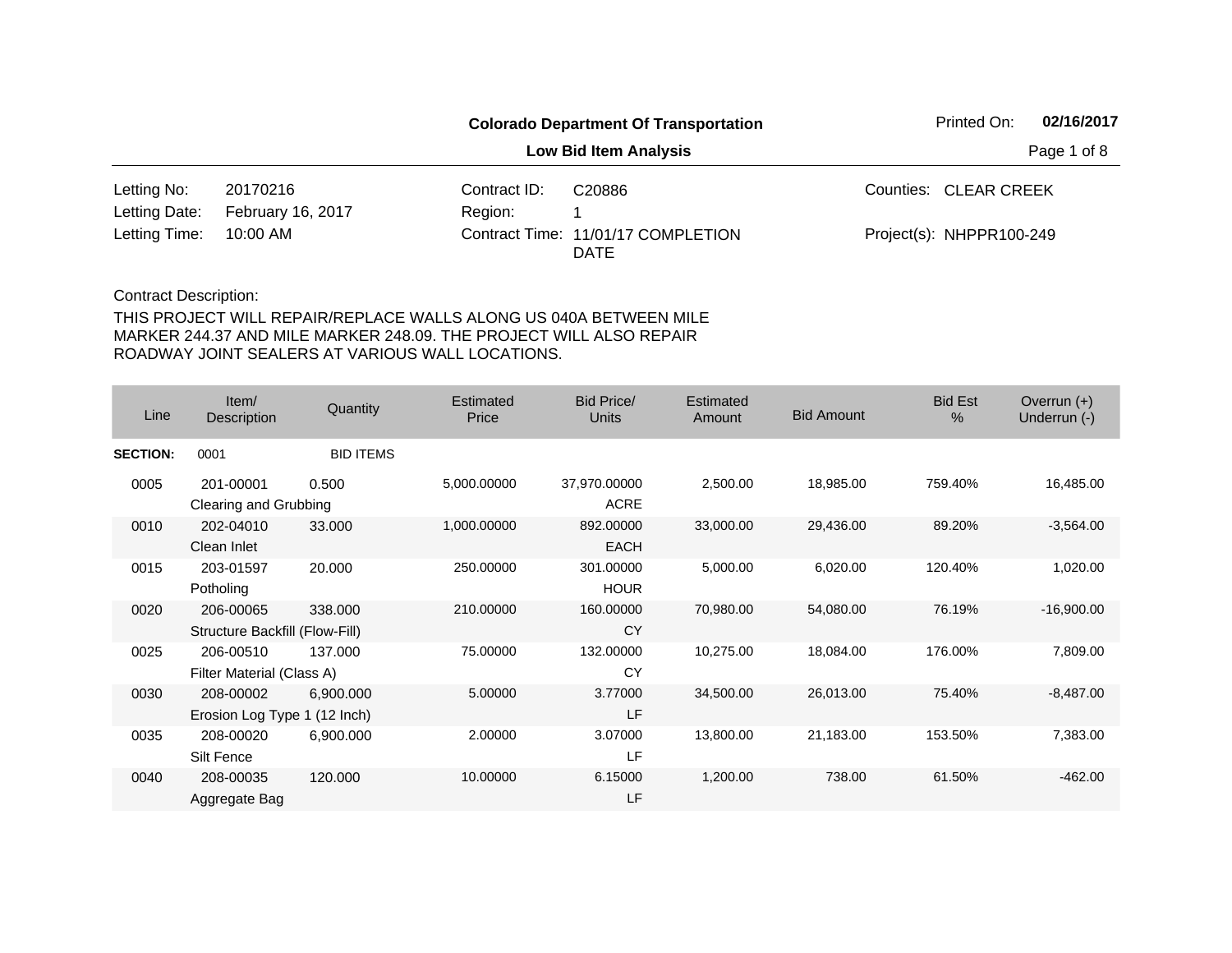|               |                          |              | Printed On:                                | 02/16/2017 |                          |  |
|---------------|--------------------------|--------------|--------------------------------------------|------------|--------------------------|--|
|               |                          |              | Page 2 of 8                                |            |                          |  |
| Letting No:   | 20170216                 | Contract ID: | C20886                                     |            | Counties: CLEAR CREEK    |  |
| Letting Date: | <b>February 16, 2017</b> | Region:      |                                            |            |                          |  |
| Letting Time: | 10:00 AM                 |              | Contract Time: 11/01/17 COMPLETION<br>DATE |            | Project(s): NHPPR100-249 |  |

| Line            | Item/<br>Description                     | Quantity                                               | <b>Estimated</b><br>Price | Bid Price/<br><b>Units</b> | Estimated<br>Amount | <b>Bid Amount</b> | <b>Bid Est</b><br>$\frac{0}{0}$ | Overrun $(+)$<br>Underrun (-) |
|-----------------|------------------------------------------|--------------------------------------------------------|---------------------------|----------------------------|---------------------|-------------------|---------------------------------|-------------------------------|
| <b>SECTION:</b> | 0001                                     | <b>BID ITEMS</b>                                       |                           |                            |                     |                   |                                 |                               |
| 0045            | 208-00045<br>Concrete Washout Structure  | 3.000                                                  | 2,000.00000               | 1,480.00000<br><b>EACH</b> | 6,000.00            | 4,440.00          | 74.00%                          | $-1,560.00$                   |
| 0050            | 208-00054                                | 33.000<br>Storm Drain Inlet Protection (Type II)       | 250.00000                 | 216.00000<br><b>EACH</b>   | 8,250.00            | 7,128.00          | 86.40%                          | $-1,122.00$                   |
| 0055            | 208-00070<br>Vehicle Tracking Pad        | 1.000                                                  | 3,000.00000               | 2,340.00000<br><b>EACH</b> | 3,000.00            | 2,340.00          | 78.00%                          | $-660.00$                     |
| 0060            | 208-00103                                | 40.000<br>Removal and Disposal of Sediment (Labor)     | 65.00000                  | 99.80000<br><b>HOUR</b>    | 2,600.00            | 3,992.00          | 153.54%                         | 1,392.00                      |
| 0065            | 208-00105                                | 40.000<br>Removal and Disposal of Sediment (Equipment) | 120.00000                 | 167.00000<br><b>HOUR</b>   | 4,800.00            | 6,680.00          | 139.17%                         | 1,880.00                      |
| 0070            | 208-00106<br>Sweeping (Sediment Removal) | 40,000                                                 | 200.00000                 | 148.00000<br><b>HOUR</b>   | 8,000.00            | 5,920.00          | 74.00%                          | $-2,080.00$                   |
| 0075            | 208-00107<br>Removal of Trash            | 40.000                                                 | 100.00000                 | 136,00000<br><b>HOUR</b>   | 4,000.00            | 5,440.00          | 136.00%                         | 1,440.00                      |
| 0080            | 208-00207<br>Erosion Control Management  | 20.000                                                 | 200.00000                 | 452.00000<br>DAY           | 4,000.00            | 9,040.00          | 226.00%                         | 5,040.00                      |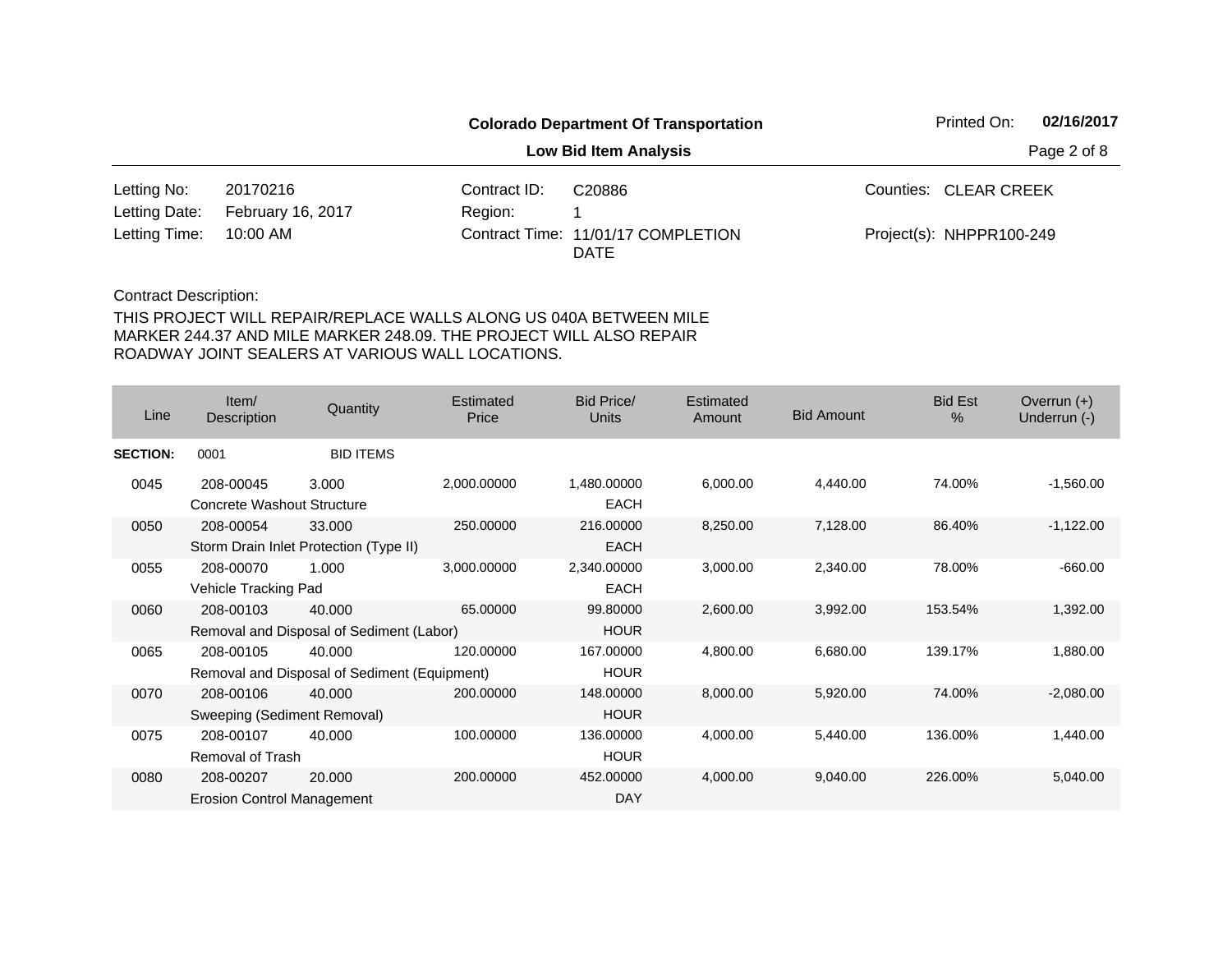|               |                          |              | <b>Colorado Department Of Transportation</b>      | Printed On:              | 02/16/2017  |
|---------------|--------------------------|--------------|---------------------------------------------------|--------------------------|-------------|
|               |                          |              | <b>Low Bid Item Analysis</b>                      |                          | Page 3 of 8 |
| Letting No:   | 20170216                 | Contract ID: | C20886                                            | Counties: CLEAR CREEK    |             |
| Letting Date: | <b>February 16, 2017</b> | Region:      |                                                   |                          |             |
| Letting Time: | 10:00 AM                 |              | Contract Time: 11/01/17 COMPLETION<br><b>DATE</b> | Project(s): NHPPR100-249 |             |

| Line            | Item/<br>Description                      | Quantity         | <b>Estimated</b><br>Price | Bid Price/<br><b>Units</b> | Estimated<br>Amount | <b>Bid Amount</b> | <b>Bid Est</b><br>$\%$ | Overrun $(+)$<br>Underrun (-) |
|-----------------|-------------------------------------------|------------------|---------------------------|----------------------------|---------------------|-------------------|------------------------|-------------------------------|
| <b>SECTION:</b> | 0001                                      | <b>BID ITEMS</b> |                           |                            |                     |                   |                        |                               |
| 0085            | 210-00815<br>Reset Sign Panel             | 10.000           | 300.00000                 | 338.00000<br><b>EACH</b>   | 3,000.00            | 3,380.00          | 112.67%                | 380.00                        |
| 0090            | 212-00007<br>Seeding (Native) (Hydraulic) | 0.500            | 5,000.00000               | 289.00000<br><b>ACRE</b>   | 2,500.00            | 144.50            | 5.78%                  | $-2,355.50$                   |
| 0095            | 212-00032<br>Soil Conditioning            | 0.500            | 3,000.00000               | 3,940.00000<br><b>ACRE</b> | 1,500.00            | 1,970.00          | 131.33%                | 470.00                        |
| 0100            | 213-00150<br><b>Bonded Fiber Matrix</b>   | 0.500            | 5,000.00000               | 3,130.00000<br><b>ACRE</b> | 2,500.00            | 1,565.00          | 62.60%                 | $-935.00$                     |
| 0105            | 214-00000<br>Landscape Maintenance        | 1.000            | 5,000.00000               | 1,480.00000<br>L S         | 5,000.00            | 1,480.00          | 29.60%                 | $-3,520.00$                   |
| 0110            | 217-00020<br><b>Herbicide Treatment</b>   | 40.000           | 100.00000                 | 67.60000<br><b>HOUR</b>    | 4,000.00            | 2,704.00          | 67.60%                 | $-1,296.00$                   |
| 0115            | 240-00000<br>Wildlife Biologist           | 40.000           | 100.00000                 | 121.00000<br><b>HOUR</b>   | 4,000.00            | 4,840.00          | 121.00%                | 840.00                        |
| 0120            | 240-00010<br><b>Removal of Nests</b>      | 40.000           | 115.00000                 | 101.00000<br><b>HOUR</b>   | 4,600.00            | 4,040.00          | 87.83%                 | $-560.00$                     |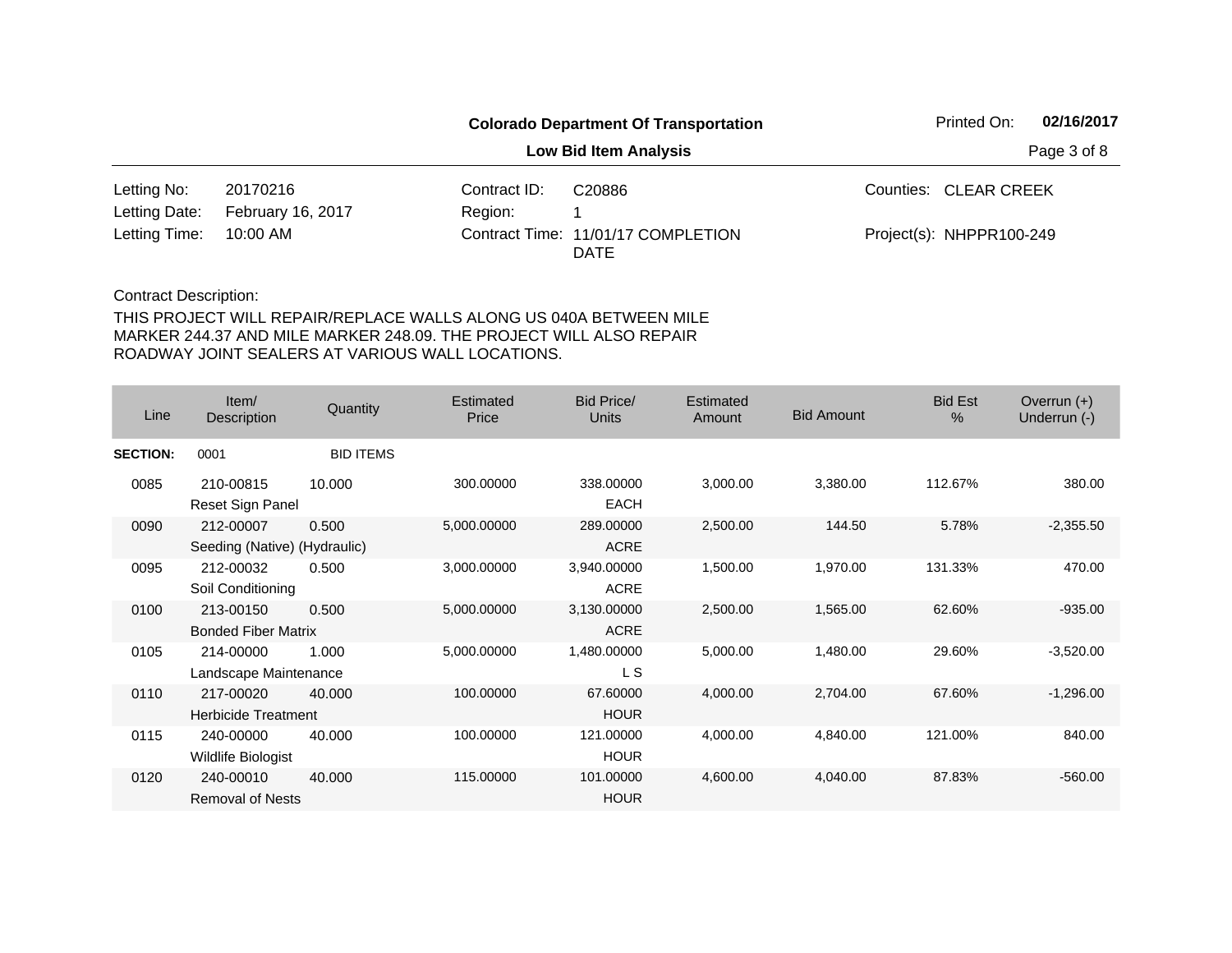|               |                          |              | Printed On:                                       | 02/16/2017 |                          |  |
|---------------|--------------------------|--------------|---------------------------------------------------|------------|--------------------------|--|
|               |                          |              | Page 4 of 8                                       |            |                          |  |
| Letting No:   | 20170216                 | Contract ID: | C <sub>20886</sub>                                |            | Counties: CLEAR CREEK    |  |
| Letting Date: | <b>February 16, 2017</b> | Region:      |                                                   |            |                          |  |
| Letting Time: | 10:00 AM                 |              | Contract Time: 11/01/17 COMPLETION<br><b>DATE</b> |            | Project(s): NHPPR100-249 |  |

| Line            | Item/<br><b>Description</b>                                | Quantity         | Estimated<br>Price | <b>Bid Price/</b><br>Units | Estimated<br>Amount | <b>Bid Amount</b> | <b>Bid Est</b><br>$\frac{0}{0}$ | Overrun $(+)$<br>Underrun (-) |
|-----------------|------------------------------------------------------------|------------------|--------------------|----------------------------|---------------------|-------------------|---------------------------------|-------------------------------|
| <b>SECTION:</b> | 0001                                                       | <b>BID ITEMS</b> |                    |                            |                     |                   |                                 |                               |
| 0125            | 250-00010<br>Environmental Health and Safety Management    | 1.000            | 5,000.00000        | 5,410.00000<br>L S         | 5,000.00            | 5,410.00          | 108.20%                         | 410.00                        |
| 0130            | 403-34871<br>Hot Mix Asphalt (Grading SX) (100) (PG 76-28) | 59.000           | 150.00000          | 398.00000<br><b>TON</b>    | 8,850.00            | 23,482.00         | 265.33%                         | 14,632.00                     |
| 0135            | 420-00000<br>Geomembrane                                   | 410.000          | 12.00000           | 88.90000<br><b>SY</b>      | 4,920.00            | 36,449.00         | 740.83%                         | 31,529.00                     |
| 0140            | 420-00113<br>Geotextile (Drainage) (Class 2)               | 7.000            | 2.00000            | 61.50000<br>SY             | 14.00               | 430.50            | 3075.00%                        | 416.50                        |
| 0145            | 504-04410<br><b>Block Facing</b>                           | 10,136.000       | 75.00000           | 84.00000<br><b>SF</b>      | 760,200.00          | 851,424.00        | 112.00%                         | 91,224.00                     |
| 0150            | 504-04440<br>Facing (Special)                              | 1,569.000        | 300.00000          | 135.00000<br><b>SF</b>     | 470,700.00          | 211,815.00        | 45.00%                          | $-258,885.00$                 |
| 0155            | 506-00218<br>Riprap (18 Inch)                              | 7.000            | 80.00000           | 470.00000<br>CY            | 560.00              | 3,290.00          | 587.50%                         | 2,730.00                      |
| 0160            | 506-01020<br>Geogrid Reinforcement                         | 983,000          | 6.00000            | 10.60000<br>SY             | 5,898.00            | 10,419.80         | 176.67%                         | 4,521.80                      |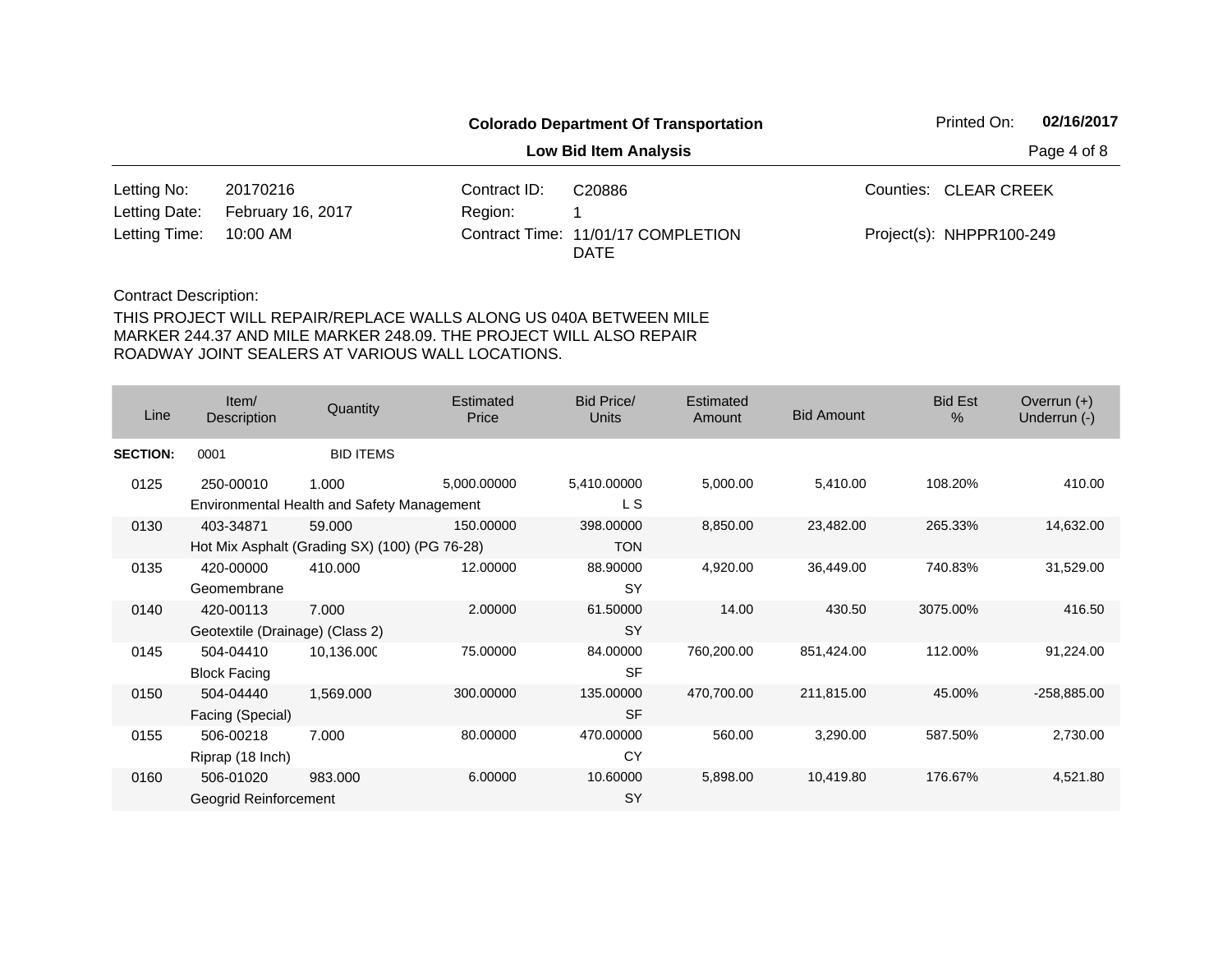|               |                          |              | <b>Colorado Department Of Transportation</b>      |  |                          | 02/16/2017  |
|---------------|--------------------------|--------------|---------------------------------------------------|--|--------------------------|-------------|
|               |                          |              | <b>Low Bid Item Analysis</b>                      |  |                          | Page 5 of 8 |
| Letting No:   | 20170216                 | Contract ID: | C <sub>20886</sub>                                |  | Counties: CLEAR CREEK    |             |
| Letting Date: | <b>February 16, 2017</b> | Region:      |                                                   |  |                          |             |
| Letting Time: | 10:00 AM                 |              | Contract Time: 11/01/17 COMPLETION<br><b>DATE</b> |  | Project(s): NHPPR100-249 |             |

| Line            | Item/<br>Description                       | Quantity                                     | Estimated<br>Price | <b>Bid Price/</b><br><b>Units</b> | Estimated<br>Amount | <b>Bid Amount</b> | <b>Bid Est</b><br>% | Overrun $(+)$<br>Underrun (-) |
|-----------------|--------------------------------------------|----------------------------------------------|--------------------|-----------------------------------|---------------------|-------------------|---------------------|-------------------------------|
| <b>SECTION:</b> | 0001                                       | <b>BID ITEMS</b>                             |                    |                                   |                     |                   |                     |                               |
| 0165            | 518-00010                                  | 672.000<br>Roadway Compression Joint Sealer  | 85.00000           | 113.00000<br>LF                   | 57,120.00           | 75,936.00         | 132.94%             | 18,816.00                     |
| 0170            | 605-00040                                  | 752.000<br>4 Inch Perforated Pipe Underdrain | 10.00000           | 4.14000<br>LF                     | 7,520.00            | 3,113.28          | 41.40%              | $-4,406.72$                   |
| 0175            | 605-84000<br>Subsurface Drain Outlet       | 12.000                                       | 50.00000           | 258.00000<br>LF                   | 600.00              | 3,096.00          | 516.00%             | 2,496.00                      |
| 0180            | 607-11525<br>Fence (Plastic)               | 200.000                                      | 5.00000            | 7.00000<br>LF                     | 1,000.00            | 1,400.00          | 140.00%             | 400.00                        |
| 0185            | 620-00002<br>Field Office (Class 2)        | 1.000                                        | 25,000.00000       | 29,840.00000<br><b>EACH</b>       | 25,000.00           | 29,840.00         | 119.36%             | 4,840.00                      |
| 0190            | 620-00012<br>Field Laboratory (Class 2)    | 1.000                                        | 25,000.00000       | 26,150.00000<br><b>EACH</b>       | 25,000.00           | 26,150.00         | 104.60%             | 1,150.00                      |
| 0195            | 620-00020<br><b>Sanitary Facility</b>      | 1.000                                        | 3,000.00000        | 2,210.00000<br><b>EACH</b>        | 3,000.00            | 2,210.00          | 73.67%              | $-790.00$                     |
| 0200            | 625-00000<br><b>Construction Surveying</b> | 1.000                                        | 20,000.00000       | 6,150.00000<br>L S                | 20,000.00           | 6,150.00          | 30.75%              | $-13,850.00$                  |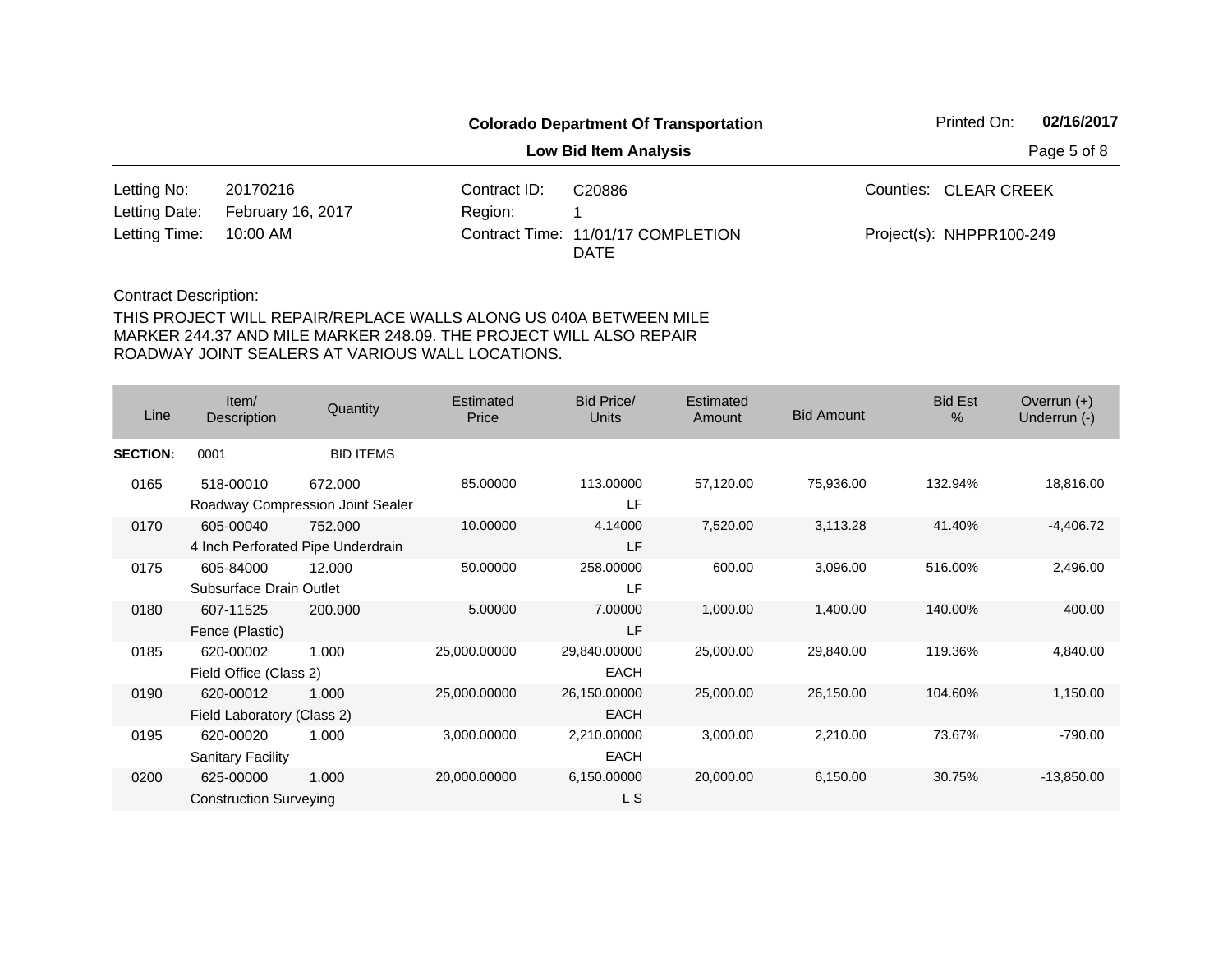| <b>Colorado Department Of Transportation</b> |                          |              |                                                   |  |                          | 02/16/2017  |
|----------------------------------------------|--------------------------|--------------|---------------------------------------------------|--|--------------------------|-------------|
|                                              |                          |              | Low Bid Item Analysis                             |  |                          | Page 6 of 8 |
| Letting No:                                  | 20170216                 | Contract ID: | C <sub>20886</sub>                                |  | Counties: CLEAR CREEK    |             |
| Letting Date:                                | <b>February 16, 2017</b> | Region:      |                                                   |  |                          |             |
| Letting Time:                                | 10:00 AM                 |              | Contract Time: 11/01/17 COMPLETION<br><b>DATE</b> |  | Project(s): NHPPR100-249 |             |

| Line            | Item/<br>Description                           | Quantity                                         | Estimated<br>Price | <b>Bid Price/</b><br><b>Units</b> | Estimated<br>Amount | <b>Bid Amount</b> | <b>Bid Est</b><br>% | Overrun $(+)$<br>Underrun (-) |
|-----------------|------------------------------------------------|--------------------------------------------------|--------------------|-----------------------------------|---------------------|-------------------|---------------------|-------------------------------|
| <b>SECTION:</b> | 0001                                           | <b>BID ITEMS</b>                                 |                    |                                   |                     |                   |                     |                               |
| 0205            | 626-00000<br>Mobilization                      | 1.000                                            | 180,000.00000      | 80,000.00000<br>L S               | 180,000.00          | 80,000.00         | 44.44%              | $-100,000.00$                 |
| 0210            | 626-01103                                      | 1.000<br>Public Information Services (Tier III)  | 15,000.00000       | 5,310.00000<br>L S                | 15,000.00           | 5,310.00          | 35.40%              | $-9,690.00$                   |
| 0215            | 627-00008                                      | 28,000<br>Modified Epoxy Pavement Marking        | 80.00000           | 140.00000<br>GAL                  | 2,240.00            | 3,920.00          | 175.00%             | 1,680.00                      |
| 0220            | 630-00000<br>Flagging                          | 3,200.000                                        | 30.00000           | 25.00000<br><b>HOUR</b>           | 96,000.00           | 80,000.00         | 83.33%              | $-16,000.00$                  |
| 0225            | 630-00007<br><b>Traffic Control Inspection</b> | 93.000                                           | 175.00000          | 246.00000<br><b>DAY</b>           | 16,275.00           | 22,878.00         | 140.57%             | 6,603.00                      |
| 0230            | 630-00012<br><b>Traffic Control Management</b> | 200.000                                          | 850.00000          | 700.00000<br><b>DAY</b>           | 170,000.00          | 140,000.00        | 82.35%              | $-30,000.00$                  |
| 0235            | 630-00015                                      | 10.000<br>Uniformed Traffic Control Coordination | 12.00000           | 246.00000<br><b>HOUR</b>          | 120.00              | 2,460.00          | 2050.00%            | 2,340.00                      |
| 0240            | 630-80001<br>Flashing Beacon (Portable)        | 2.000                                            | 1,000.00000        | 2,460.00000<br><b>EACH</b>        | 2,000.00            | 4,920.00          | 246.00%             | 2,920.00                      |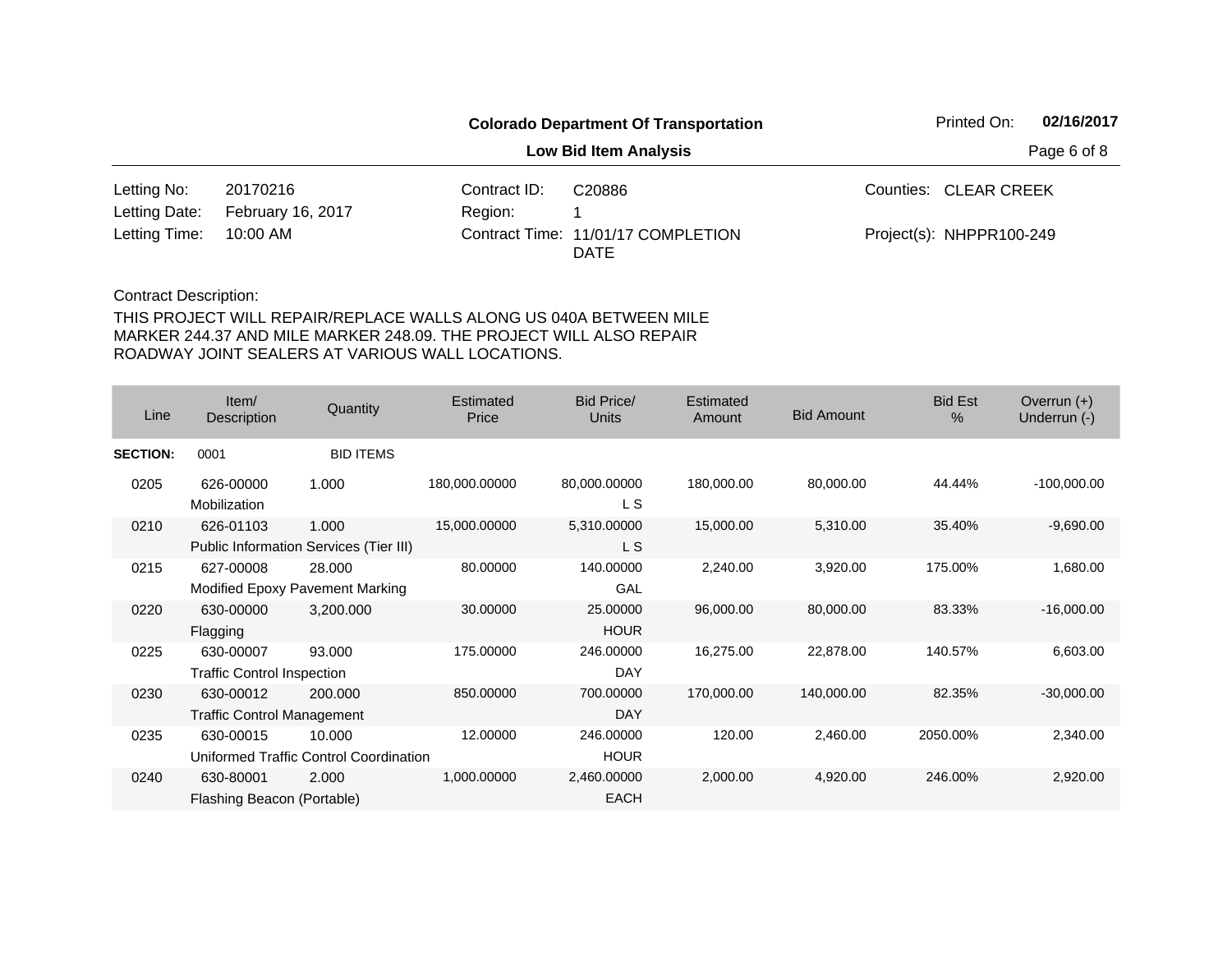|                        |                          | <b>Colorado Department Of Transportation</b> |                                            | Printed On: | 02/16/2017               |  |
|------------------------|--------------------------|----------------------------------------------|--------------------------------------------|-------------|--------------------------|--|
|                        |                          | <b>Low Bid Item Analysis</b>                 | Page 7 of 8                                |             |                          |  |
| Letting No:            | 20170216                 | Contract ID:                                 | C20886                                     |             | Counties: CLEAR CREEK    |  |
| Letting Date:          | <b>February 16, 2017</b> | Region:                                      |                                            |             |                          |  |
| Letting Time: 10:00 AM |                          |                                              | Contract Time: 11/01/17 COMPLETION<br>DATE |             | Project(s): NHPPR100-249 |  |

| Line            | Item/<br>Description                     | Quantity                                              | Estimated<br>Price | Bid Price/<br>Units        | Estimated<br>Amount | <b>Bid Amount</b> | <b>Bid Est</b><br>$\%$ | Overrun $(+)$<br>Underrun (-) |
|-----------------|------------------------------------------|-------------------------------------------------------|--------------------|----------------------------|---------------------|-------------------|------------------------|-------------------------------|
| <b>SECTION:</b> | 0001                                     | <b>BID ITEMS</b>                                      |                    |                            |                     |                   |                        |                               |
| 0245            | 630-80335                                | 2.000<br>Barricade (Type 3 M-A) (Temporary)           | 100.00000          | 369.00000<br><b>EACH</b>   | 200.00              | 738.00            | 369.00%                | 538.00                        |
| 0250            | 630-80341                                | 45.000<br>Construction Traffic Sign (Panel Size A)    | 60.00000           | 67.60000<br><b>EACH</b>    | 2,700.00            | 3,042.00          | 112.67%                | 342.00                        |
| 0255            | 630-80342                                | 46.000<br>Construction Traffic Sign (Panel Size B)    | 70.00000           | 252.00000<br><b>EACH</b>   | 3,220.00            | 11,592.00         | 360.00%                | 8,372.00                      |
| 0260            | 630-80343                                | 4.000<br>Construction Traffic Sign (Panel Size C)     | 70.00000           | 252.00000<br><b>EACH</b>   | 280.00              | 1,008.00          | 360.00%                | 728.00                        |
| 0265            | 630-80350<br><b>Vertical Panel</b>       | 25.000                                                | 45.00000           | 43.00000<br><b>EACH</b>    | 1,125.00            | 1,075.00          | 95.56%                 | $-50.00$                      |
| 0270            | 630-80358<br>Panel (C Type)              | 4.000<br>Advance Warning Flashing or Sequencing Arrow | 2,000.00000        | 4,920.00000<br><b>EACH</b> | 8,000.00            | 19,680.00         | 246.00%                | 11,680.00                     |
| 0275            | 630-80359<br>Portable Message Sign Panel | 400.000                                               | 80.00000           | 123.00000<br>DAY           | 32,000.00           | 49,200.00         | 153.75%                | 17,200.00                     |
| 0280            | 630-80360<br>Drum Channelizing Device    | 100.000                                               | 35.00000           | 92.20000<br><b>EACH</b>    | 3,500.00            | 9,220.00          | 263.43%                | 5,720.00                      |